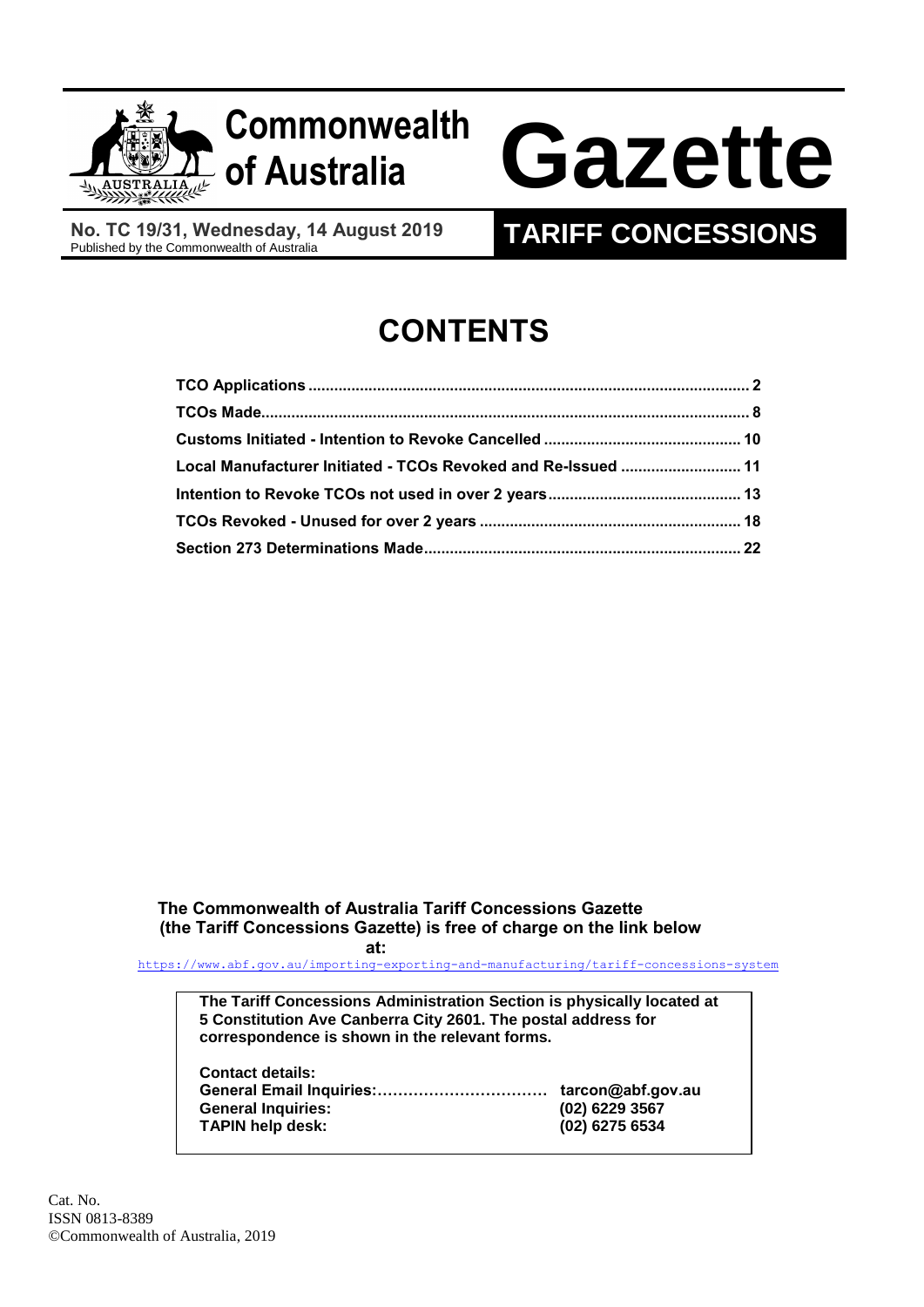#### <span id="page-1-0"></span>**CUSTOMS ACT 1901 - NOTICE PURSUANT TO SECTION 269K(1) - APPLICATIONS MADE FOR TARIFF CONCESSION ORDERS**

Applications have been lodged for Tariff Concession Orders for the goods described in the following TABLE.

Australian manufacturers who wish to contest the granting of a Tariff Concession Order for the goods described are invited to lodge a submission in writing in an approved form. Submissions must be lodged within 50 days of the date of publication of this Notice.

The operative date (Op.) and TC reference number follow the description of goods.

To assist local manufacturers, the use(s) to which the goods can be put follow the description of goods.

Objections to the making of TCO submission forms are available at

<https://www.abf.gov.au/importing-exporting-and-manufacturing/tariff-concessions-system/tariff-concession-order>

Contact: Email [tarcon@abf.gov.au](mailto:tarcon@abf.gov.au)

|            | Description of Goods including the<br>Customs Tariff Classification                                                                                                                                                                                                                                                                                                                                                                                                                                                                                                                                                                                                                                             |                 | Schedule 4 Item Number<br>General Duty Rate |
|------------|-----------------------------------------------------------------------------------------------------------------------------------------------------------------------------------------------------------------------------------------------------------------------------------------------------------------------------------------------------------------------------------------------------------------------------------------------------------------------------------------------------------------------------------------------------------------------------------------------------------------------------------------------------------------------------------------------------------------|-----------------|---------------------------------------------|
| 3926.30.90 | CONNECTORS, DOOR AND/OR DRAWER, with OR without expanding socket<br>Op. 26.07.19                                                                                                                                                                                                                                                                                                                                                                                                                                                                                                                                                                                                                                | $-$ TC 19241541 | 50                                          |
|            | Stated Use:<br>Connecting drawer front and side panels                                                                                                                                                                                                                                                                                                                                                                                                                                                                                                                                                                                                                                                          |                 |                                             |
|            | Applicant: HETTICH AUSTRALIA                                                                                                                                                                                                                                                                                                                                                                                                                                                                                                                                                                                                                                                                                    |                 | 5%                                          |
| 3926.30.90 | COMPONENTS, PUSH OPENER, DOOR AND/OR DRAWER, being ANY of the<br>following:<br>(a) opening unit AND activator;<br>$(b)$ pins;<br>$(c)$ locks;<br>(d) magnets<br>Op. 26.07.19                                                                                                                                                                                                                                                                                                                                                                                                                                                                                                                                    | $-$ TC 19241581 | 50                                          |
|            | Stated Use:<br>Easy opening of handle-less doors or drawers                                                                                                                                                                                                                                                                                                                                                                                                                                                                                                                                                                                                                                                     |                 |                                             |
|            | Applicant: HETTICH AUSTRALIA                                                                                                                                                                                                                                                                                                                                                                                                                                                                                                                                                                                                                                                                                    |                 | $5\%$                                       |
| 4804.31.00 | SATURATING KRAFT PAPER, brown, unbleached, machine finished, in<br>rolls, having ALL of the following:<br>(a) klemm absorption NOT less than 10 mm after 2 min;<br>(b) grammage NOT less than 96 $q/m2$ and NOT greater than<br>$104$ g/m2;<br>(c) ash content NOT less than 0.2% and NOT greater than 2%;<br>(d) hot extract having NOT less than 6 pH and NOT greater<br>than 8 pH;<br>(e) air resistance NOT greater than 4 s;<br>(f) roll width NOT less than 1 050 mm;<br>(g) roll weight NOT greater than 450 kg each;<br>(h) core inside diameter NOT less than 75 mm;<br>(i) core outside diameter NOT less than 1 000mm;<br>$(j)$ wet strength NOT less than 1 kN/m and NOT greater than<br>$1.3$ kN/m |                 | 50                                          |
|            | Op. 17.07.19                                                                                                                                                                                                                                                                                                                                                                                                                                                                                                                                                                                                                                                                                                    | $-$ TC 19233665 |                                             |
|            | Stated Use:<br>In evaporative air coolers                                                                                                                                                                                                                                                                                                                                                                                                                                                                                                                                                                                                                                                                       |                 |                                             |
|            | Applicant: SEELEY INTERNATIONAL PTY LTD                                                                                                                                                                                                                                                                                                                                                                                                                                                                                                                                                                                                                                                                         |                 | 5%                                          |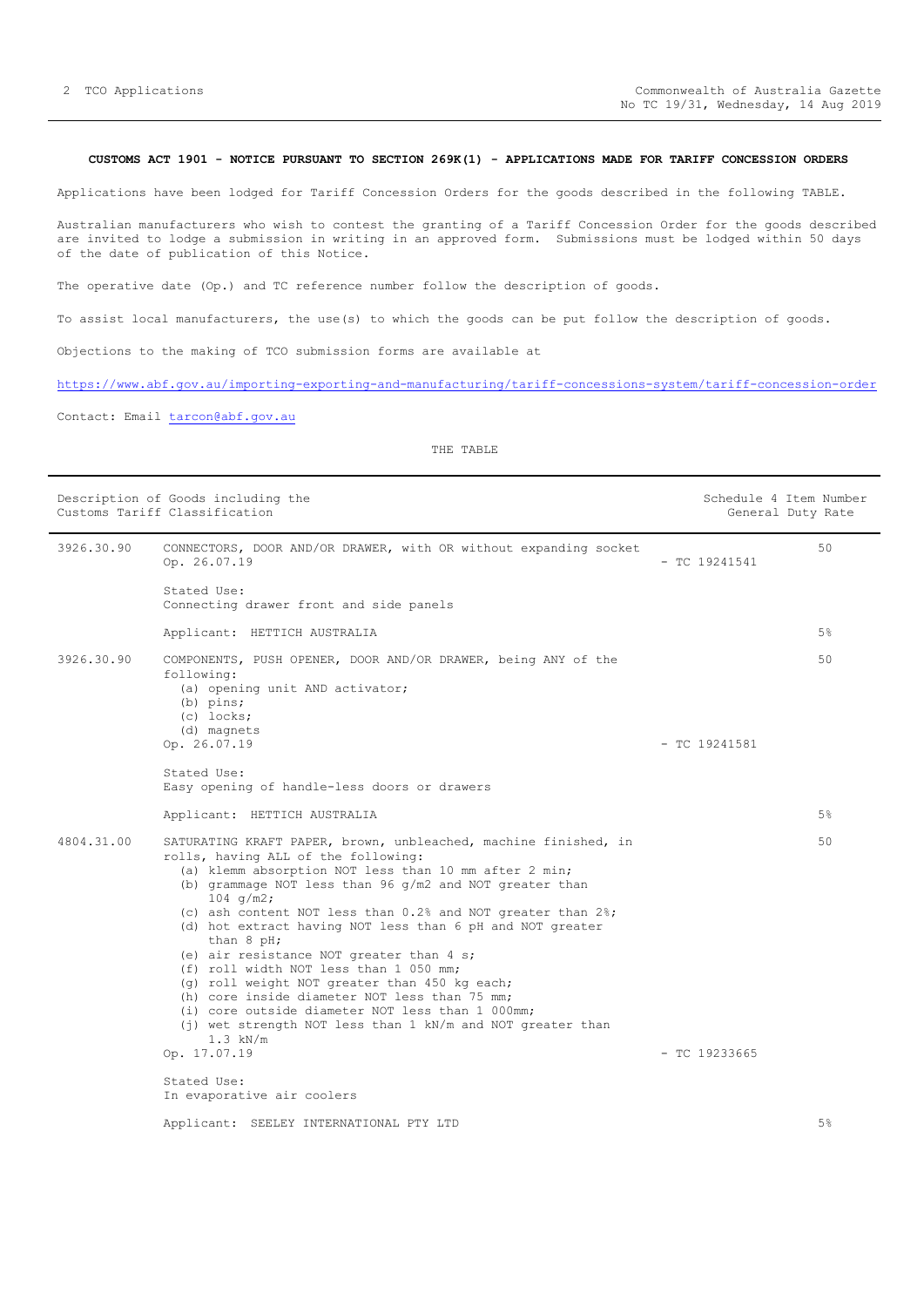| Description of Goods including the<br>Customs Tariff Classification |                                                                                                                                                                                                                                                                                                                                                                       | Schedule 4 Item Number<br>General Duty Rate |                 |       |
|---------------------------------------------------------------------|-----------------------------------------------------------------------------------------------------------------------------------------------------------------------------------------------------------------------------------------------------------------------------------------------------------------------------------------------------------------------|---------------------------------------------|-----------------|-------|
| 4814.90.00                                                          | WALLCOVERINGS, including BOTH of the following:<br>(a) in rolls width NOT less than 1 000 mm;<br>(b) weight NOT less than 150 grams per square metre<br>Op. 16.07.19                                                                                                                                                                                                  |                                             | $-$ TC 19231841 | 50    |
|                                                                     | Stated Use:<br>Covering the interior walls of aged care facilities,<br>hospitals, hotels, restaurants, clubs and resorts                                                                                                                                                                                                                                              |                                             |                 |       |
|                                                                     | Applicant: HUME INTERNATIOALE PTY LTD                                                                                                                                                                                                                                                                                                                                 |                                             |                 | $5\%$ |
| 5402.63.00                                                          | YARN, polypropylene, multifilament, NOT greater than 1 000 denier<br>Op. 26.07.19                                                                                                                                                                                                                                                                                     |                                             | $-$ TC 19241497 | 50    |
|                                                                     | Stated Use:<br>In saddlery, equestrian, sail makers, life jackets,<br>sportwear, backpacks, window blinds                                                                                                                                                                                                                                                             |                                             |                 |       |
|                                                                     | Applicant: WEBBING INDUSTRIES AUSTRALIA                                                                                                                                                                                                                                                                                                                               |                                             |                 | 5%    |
| 7412.20.00                                                          | PRESS CONNECTORS, including ALL the following:<br>(a) body composed of NOT less than 50% fibreglass reinforced<br>polyamide;<br>(b) polyoxymethylene clamping ring;<br>(c) sliding sleeve composed of NOT less than 35% fibreglass<br>reinforced polyamide;<br>(d) threaded silicon bronze connector;<br>(e) outlet AND/OR inlet diameter NOT less than 25 mm AND NOT |                                             |                 | 50    |
|                                                                     | greater than 63 mm<br>Op. 26.07.19                                                                                                                                                                                                                                                                                                                                    |                                             | $-$ TC 19241189 |       |
|                                                                     | Stated Use:<br>Connection of polyethylene gas and water pipe ends                                                                                                                                                                                                                                                                                                     |                                             |                 |       |
|                                                                     | Applicant: VIEGA PTY LTD                                                                                                                                                                                                                                                                                                                                              |                                             |                 | $5\%$ |
| 8207.19.00                                                          | CUTTING TOOLS, TUNNEL BORING MACHINE, interchangeable, being<br>one OR both of the following:<br>(a) disc cutters;                                                                                                                                                                                                                                                    |                                             |                 | 50    |
|                                                                     | (b) cutting knives<br>Op. 05.08.19                                                                                                                                                                                                                                                                                                                                    |                                             | $-$ TC 19247240 |       |
|                                                                     | Stated Use:<br>With tunnel boring machines to remove soil and rock<br>during tunneling                                                                                                                                                                                                                                                                                |                                             |                 |       |
|                                                                     | Applicant: HERRENKNECHT (AUSTRALIA) PTY LTD                                                                                                                                                                                                                                                                                                                           |                                             |                 | $5\%$ |
| 8402.90.00                                                          | PARTS, SUPER HEATED WATER BOILER, being ANY of the following:<br>(a) upper bank panels;<br>(b) steam header;<br>(c) vent pipeline;<br>(d) pipes AND beams                                                                                                                                                                                                             |                                             |                 | 50    |
|                                                                     | Op. 07.08.19                                                                                                                                                                                                                                                                                                                                                          |                                             | $-$ TC 19249499 |       |
|                                                                     | Stated Use:<br>Replacement parts for a super heater water boiler                                                                                                                                                                                                                                                                                                      |                                             |                 |       |
|                                                                     | Applicant: VISY INDUSTRIES AUSTRALIA PTY LTD                                                                                                                                                                                                                                                                                                                          |                                             |                 | 5%    |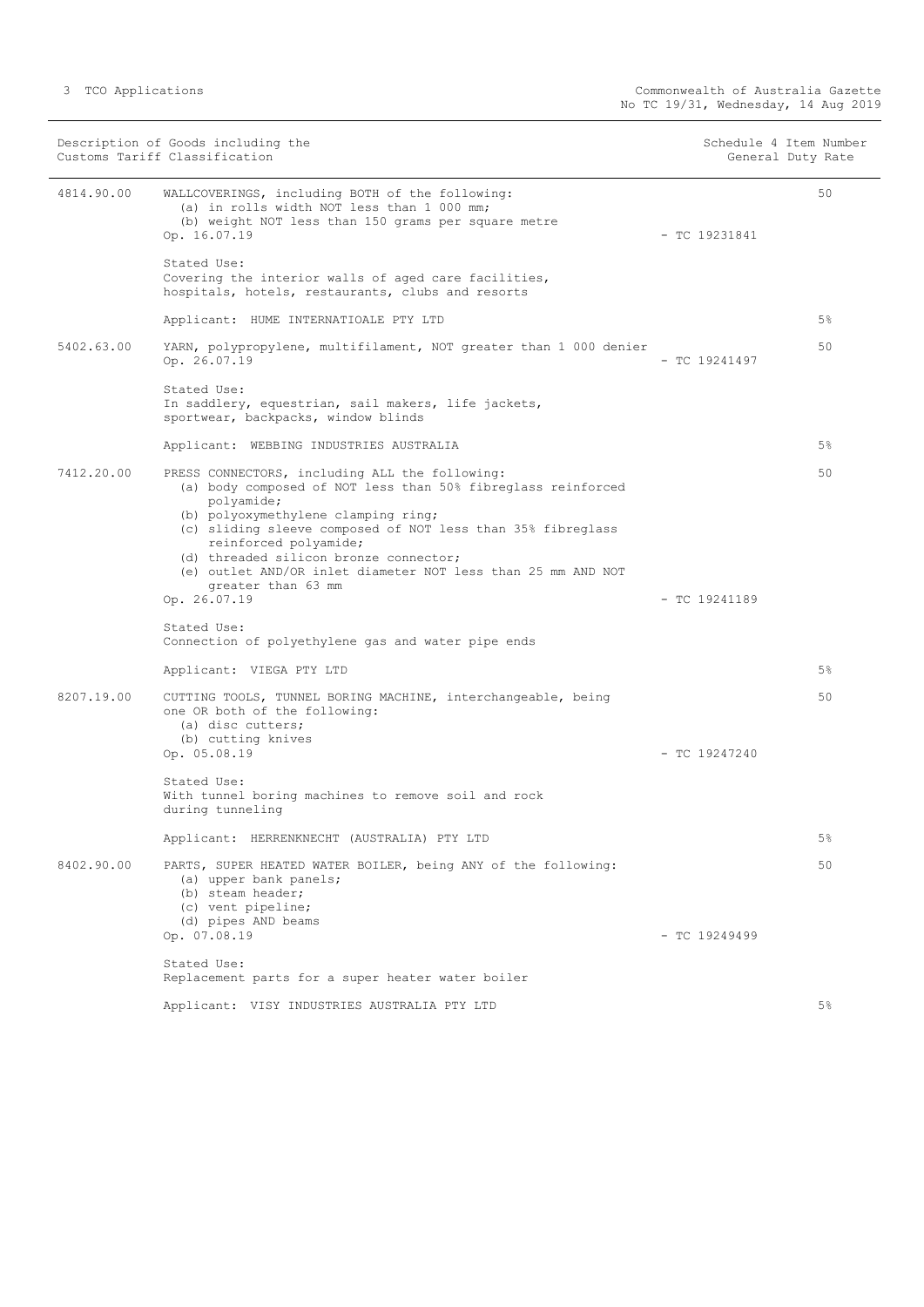| Description of Goods including the<br>Customs Tariff Classification |                                                                                                                                                                                                                                                                                                                                                            | Schedule 4 Item Number<br>General Duty Rate |       |
|---------------------------------------------------------------------|------------------------------------------------------------------------------------------------------------------------------------------------------------------------------------------------------------------------------------------------------------------------------------------------------------------------------------------------------------|---------------------------------------------|-------|
| 8413.81.90                                                          | PUMPS, DOSING, UREA, including ALL of the following:<br>(a) operating voltage NOT less than 9 V and NOT greater than<br>16 V;<br>(b) urea flow rate of NOT less than 75 ml/h and NOT greater<br>than $7500$ ml/h;<br>(c) doser inlet operating air pressure NOT less than 6 bar<br>and NOT greater than 12 bar;<br>(d) suction port screen<br>Op. 17.07.19 | $-$ TC 19232593                             | 50    |
|                                                                     | Stated Use:<br>Deliver diesel exhaust fluid to the injection nozzle in a<br>vehicle exhaust line                                                                                                                                                                                                                                                           |                                             |       |
|                                                                     | Applicant: CUMMINS FILTRATION INTERNATIONAL CORP                                                                                                                                                                                                                                                                                                           |                                             | $5\%$ |
| 8419.50.90                                                          | RECUPERATORS, GLASS FURNACE, including ALL of the following:<br>(a) tube cages;<br>(b) radiation recuperators OR double shells;<br>(c) waste qas cones;<br>(d) intermediate part OR T-piece;<br>(e) waste gas flaps<br>Op. 05.08.19                                                                                                                        | $-$ TC 19247706                             | 50    |
|                                                                     | Stated Use:<br>Exhaust gases of the furnace are used to pre-heat the natural<br>gas burner combustion air                                                                                                                                                                                                                                                  |                                             |       |
|                                                                     | Applicant: ORORA LIMITED                                                                                                                                                                                                                                                                                                                                   |                                             | 5%    |
| 8431.43.00                                                          | PARTS, ROTARY STEERING DIRECTIONAL DRILLING TOOL, being shaft<br>assembly bodies including ALL of the following:<br>(a) recut rings;<br>(b) feed bore ports;<br>(c) adaptor bore assembly recess;<br>(d) choke inlet;<br>(e) universal joint uphole section                                                                                                |                                             | 50    |
|                                                                     | Op. 25.07.19                                                                                                                                                                                                                                                                                                                                               | $-$ TC 19239441                             |       |
|                                                                     | Stated Use:<br>To connect the control unit to the steerable sleeve in downhole<br>directional steering tools                                                                                                                                                                                                                                               |                                             |       |
|                                                                     | Applicant: SCHLUMBERGER AUSTRALIA PTY LTD                                                                                                                                                                                                                                                                                                                  |                                             | 5%    |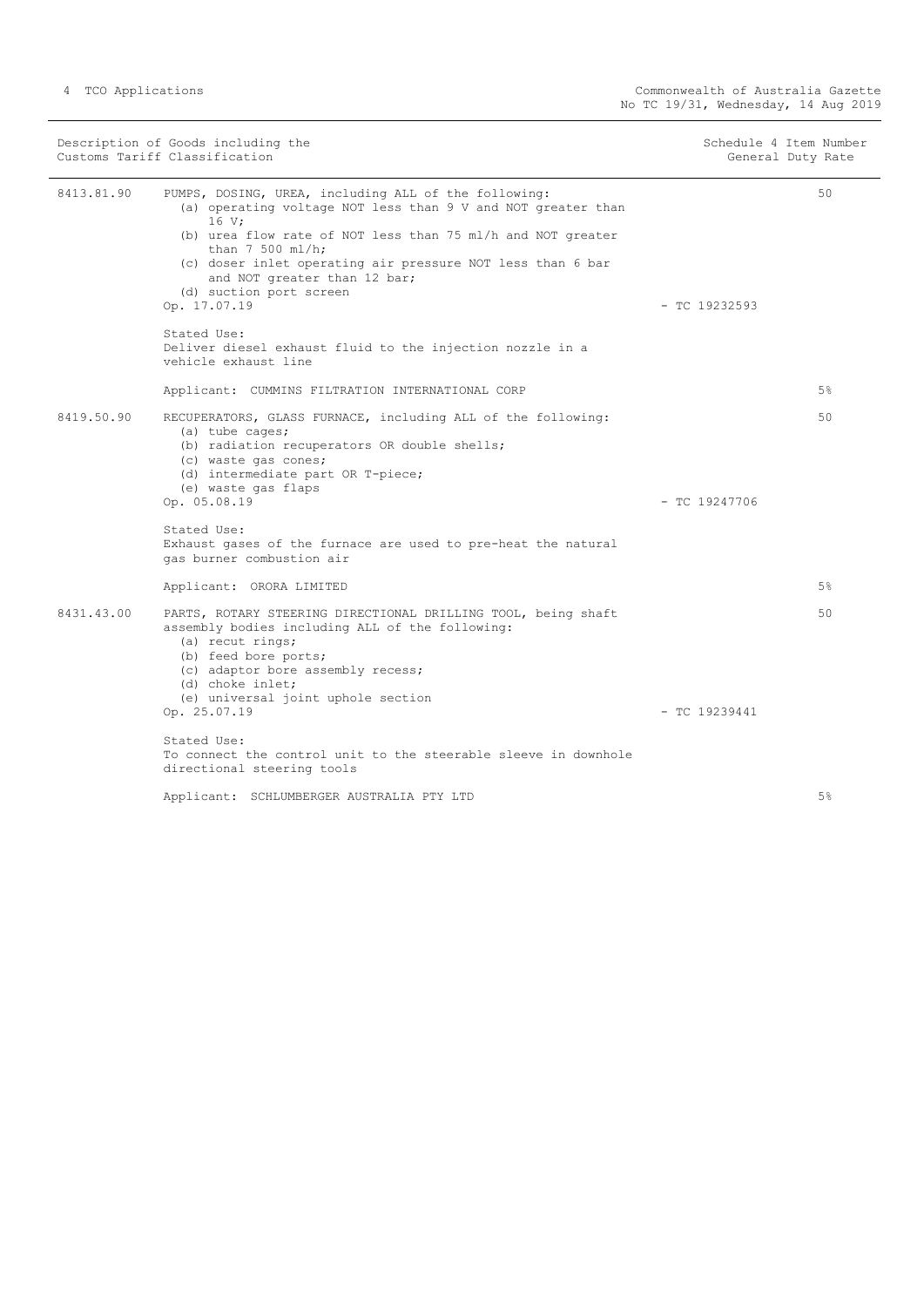|            | Description of Goods including the<br>Customs Tariff Classification                                                                                                                                                                                                                                                                                                                                                                                                                                                                                                                                                                                                                                                                                                                                                                                                                                                                                                                                                                                                                                                                                                                                                                                                                                                                                                                                                                                                                                                                                                                                                                                                                                                  | Schedule 4 Item Number<br>General Duty Rate |       |
|------------|----------------------------------------------------------------------------------------------------------------------------------------------------------------------------------------------------------------------------------------------------------------------------------------------------------------------------------------------------------------------------------------------------------------------------------------------------------------------------------------------------------------------------------------------------------------------------------------------------------------------------------------------------------------------------------------------------------------------------------------------------------------------------------------------------------------------------------------------------------------------------------------------------------------------------------------------------------------------------------------------------------------------------------------------------------------------------------------------------------------------------------------------------------------------------------------------------------------------------------------------------------------------------------------------------------------------------------------------------------------------------------------------------------------------------------------------------------------------------------------------------------------------------------------------------------------------------------------------------------------------------------------------------------------------------------------------------------------------|---------------------------------------------|-------|
| 8465.91.00 | TIMBER SAWING MACHINES, programmable logic controlled, whether<br>OR not assembled, including ALL of the following:<br>(a) dust protection device, with OR without extraction<br>outlets;<br>(b) material in-feeder;<br>(c) material handling AND/OR cutting capacity, including<br>ALL of the following:<br>(i) board OR book length NOT greater than<br>3 601 mm;<br>(ii) board OR book width NOT greater than<br>2 441 mm;<br>(iii) board OR book thickness NOT greater than<br>34 mm,<br>(d) infeed pushers;<br>(e) roller table, with OR without roller track, having book<br>turners AND/OR angular transferors;<br>(f) book pull-out devices;<br>(g) cutting length NOT greater than 4 330 mm;<br>(h) saw blade diameter NOT greater than 480 mm;<br>(i) scorer saw having a diameter NOT greater than 200 mm;<br>(j) clamp having an opening NOT greater than 150 mm;<br>(k) rip cut saw having a working height NOT greater than<br>970 mm;<br>(1) cross cut saw having a working height NOT greater than<br>985 mm;<br>(m) saw travel speed NOT greater than 150 metres per minute<br>in forward OR reverse;<br>(n) rip cut saw feeder having a travel speed NOT greater<br>than 80 metres per minute in forward OR reverse;<br>(o) scissor lift;<br>(p) push off device, with OR without carriage;<br>(q) side channel vacuum pump;<br>(r) saw front turning device having a frame;<br>(s) feeder carriage having a dual feeder quide;<br>(t) book aligning device;<br>(u) board retaining device;<br>(v) clamps having lifting AND/OR lowering devices;<br>(w) feeder carriage cleaner;<br>$(x)$ machine table;<br>(y) aggregate OR chip guide;<br>(z) saw travel device OR drive;<br>(aa) pressure beam |                                             | 50    |
|            | Op. 16.07.19<br>Stated Use:                                                                                                                                                                                                                                                                                                                                                                                                                                                                                                                                                                                                                                                                                                                                                                                                                                                                                                                                                                                                                                                                                                                                                                                                                                                                                                                                                                                                                                                                                                                                                                                                                                                                                          | $-$ TC 19232430                             |       |
|            | For the processing of timber panels in a particle board plant<br>Applicant: BORG MANUFACTURING PTY LTD                                                                                                                                                                                                                                                                                                                                                                                                                                                                                                                                                                                                                                                                                                                                                                                                                                                                                                                                                                                                                                                                                                                                                                                                                                                                                                                                                                                                                                                                                                                                                                                                               |                                             | 5%    |
| 8474.31.00 | CEMENT MIXING AND PUMPING MACHINES, OIL AND/OR GAS WELL, trailer                                                                                                                                                                                                                                                                                                                                                                                                                                                                                                                                                                                                                                                                                                                                                                                                                                                                                                                                                                                                                                                                                                                                                                                                                                                                                                                                                                                                                                                                                                                                                                                                                                                     |                                             | 50    |
|            | mounted, whether OR not assembled, including ALL of the<br>following:<br>(a) cement slurry mixer;<br>(b) densitometer;<br>(c) cement control system;<br>(d) NOT less than two displacement tanks;<br>(e) NOT less than two diesel engines;<br>(f) surge tank;<br>(q) NOT less than two triplex pumps;<br>(h) mixing tub;<br>(i) density averaging tank;<br>(j) NOT less than four centrifugal pumps;<br>(k) NOT less than two transmissions;<br>(1) discharge manifold<br>Op. 31.07.19<br>Stated Use:<br>Mixing and pumping cement slurry in onshore oil and gas                                                                                                                                                                                                                                                                                                                                                                                                                                                                                                                                                                                                                                                                                                                                                                                                                                                                                                                                                                                                                                                                                                                                                     | $-$ TC 19245020                             |       |
|            | operations                                                                                                                                                                                                                                                                                                                                                                                                                                                                                                                                                                                                                                                                                                                                                                                                                                                                                                                                                                                                                                                                                                                                                                                                                                                                                                                                                                                                                                                                                                                                                                                                                                                                                                           |                                             |       |
|            | Applicant: SCHLUMBERGER AUSTRALIA PTY LTD                                                                                                                                                                                                                                                                                                                                                                                                                                                                                                                                                                                                                                                                                                                                                                                                                                                                                                                                                                                                                                                                                                                                                                                                                                                                                                                                                                                                                                                                                                                                                                                                                                                                            |                                             | $5\%$ |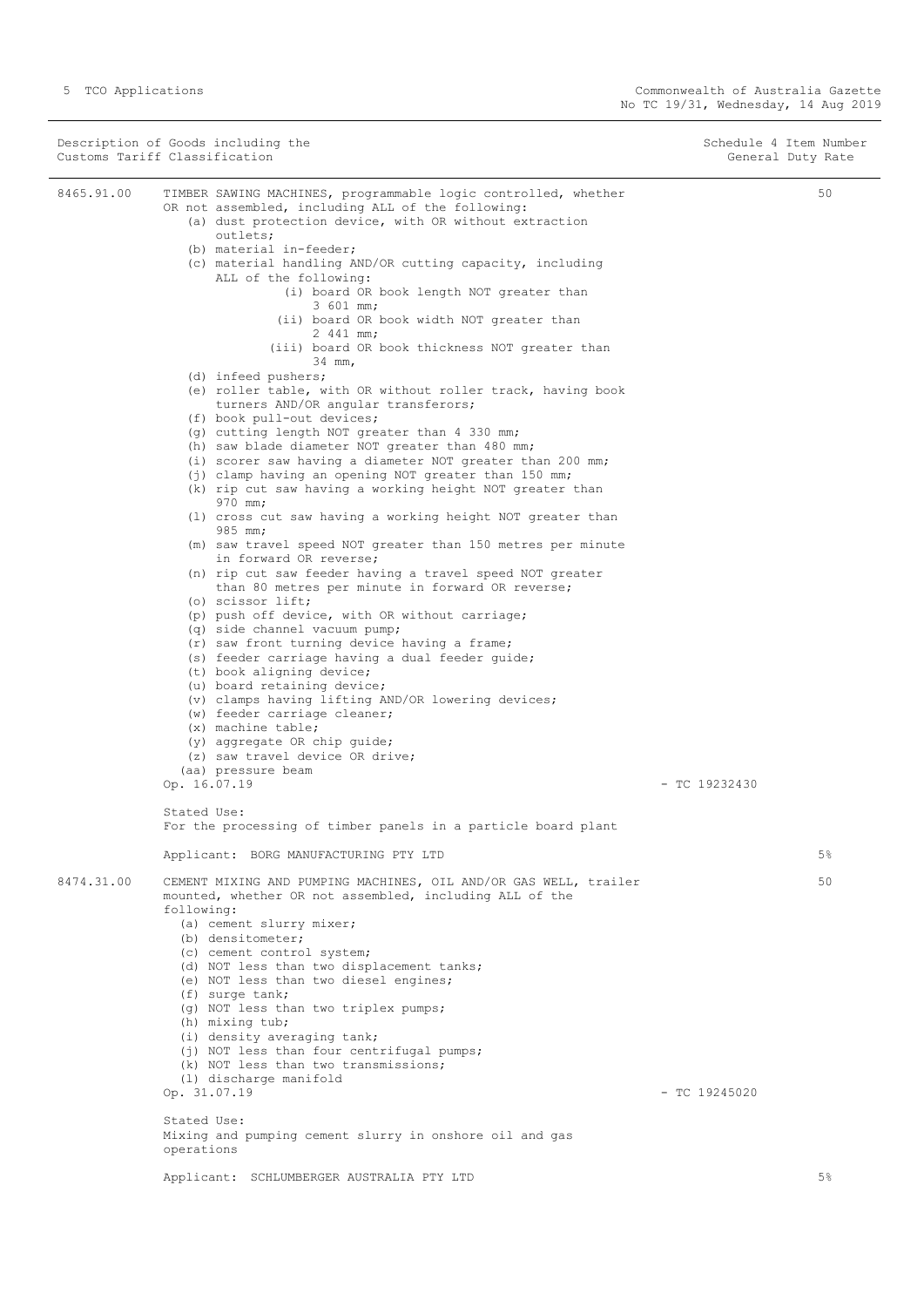|            | Description of Goods including the<br>Customs Tariff Classification                                                                                                                                                                                                                                                                                                                                                          | Schedule 4 Item Number<br>General Duty Rate |    |
|------------|------------------------------------------------------------------------------------------------------------------------------------------------------------------------------------------------------------------------------------------------------------------------------------------------------------------------------------------------------------------------------------------------------------------------------|---------------------------------------------|----|
| 8479.60.00 | EVAPORATIVE AIR COOLER, TURBINE INLET, including ALL of the<br>following:<br>(a) operating pressure NOT less than 276 kPa and NOT greater<br>than 552 kPa;<br>(b) cooling capacity NOT less than 500 KW and NOT greater than<br>1 100 KW;<br>(c) NOT less than two concentration cycles;<br>(d) evaporating capacity NOT greater than 23 ltr/min;<br>(e) cooling efficiency NOT less than 85%<br>Op. 31.07.19<br>Stated Use: | $-$ TC 19245024                             | 50 |
|            | The evaporative cooling system provides a power output and<br>efficiency increase for sites with high ambient temperatures and<br>low relative humidity                                                                                                                                                                                                                                                                      |                                             |    |
|            | Applicant: GENERAL ELECTRIC INTERNATIONAL INC                                                                                                                                                                                                                                                                                                                                                                                |                                             | 5% |
| 8479.89.90 | AIR BLOWERS, WOOD CHIP SEPARATING, having ALL of the following:<br>(a) gravimetric throughput NOT less than 25 t/hr;<br>(b) volumetric throughput NOT less than 200 m3/hr;<br>(c) wind speed NOT greater than 4.0 m/sec<br>Op. 06.08.19                                                                                                                                                                                      | $-$ TC 19249195                             | 50 |
|            | Stated Use:<br>Removal of heavy particles, pollutants such as sand<br>and stones from wood chips used in the manufacture of particle<br>board and fibre board                                                                                                                                                                                                                                                                |                                             |    |
|            | Applicant: BORG MANUFACTURING PTY LTD                                                                                                                                                                                                                                                                                                                                                                                        |                                             | 5% |
| 8481.80.90 | TAPPING VALVES, having ALL of the following:<br>(a) outer body NOT less than 50% fibreglass reinforced<br>polyamide;<br>(b) stainless steel saddle clamp;<br>(c) brass drill;<br>(d) integrated isolation valve                                                                                                                                                                                                              |                                             | 50 |
|            | Op. 26.07.19                                                                                                                                                                                                                                                                                                                                                                                                                 | $-$ TC 19241002                             |    |
|            | Stated Use:<br>Live tapping and redirecting water supply in an existing pipeline                                                                                                                                                                                                                                                                                                                                             |                                             |    |
|            | Applicant: VIEGA PTY LTD                                                                                                                                                                                                                                                                                                                                                                                                     |                                             | 5% |
| 8708.95.90 | AIRBAG MODULES, MOTOR VEHICLE, replacement, including BOTH of<br>the following:<br>(a) airbag;<br>(b) inflator<br>Op. 11.07.19                                                                                                                                                                                                                                                                                               | $-$ TC 19228645                             | 50 |
|            |                                                                                                                                                                                                                                                                                                                                                                                                                              |                                             |    |
|            | Stated Use:<br>For protecting the occupants of motor vehicles during collisions                                                                                                                                                                                                                                                                                                                                              |                                             |    |
|            | Applicant: TOYOTA MOTOR CORPORATION AUSTRALIA LIMITED                                                                                                                                                                                                                                                                                                                                                                        |                                             | 5% |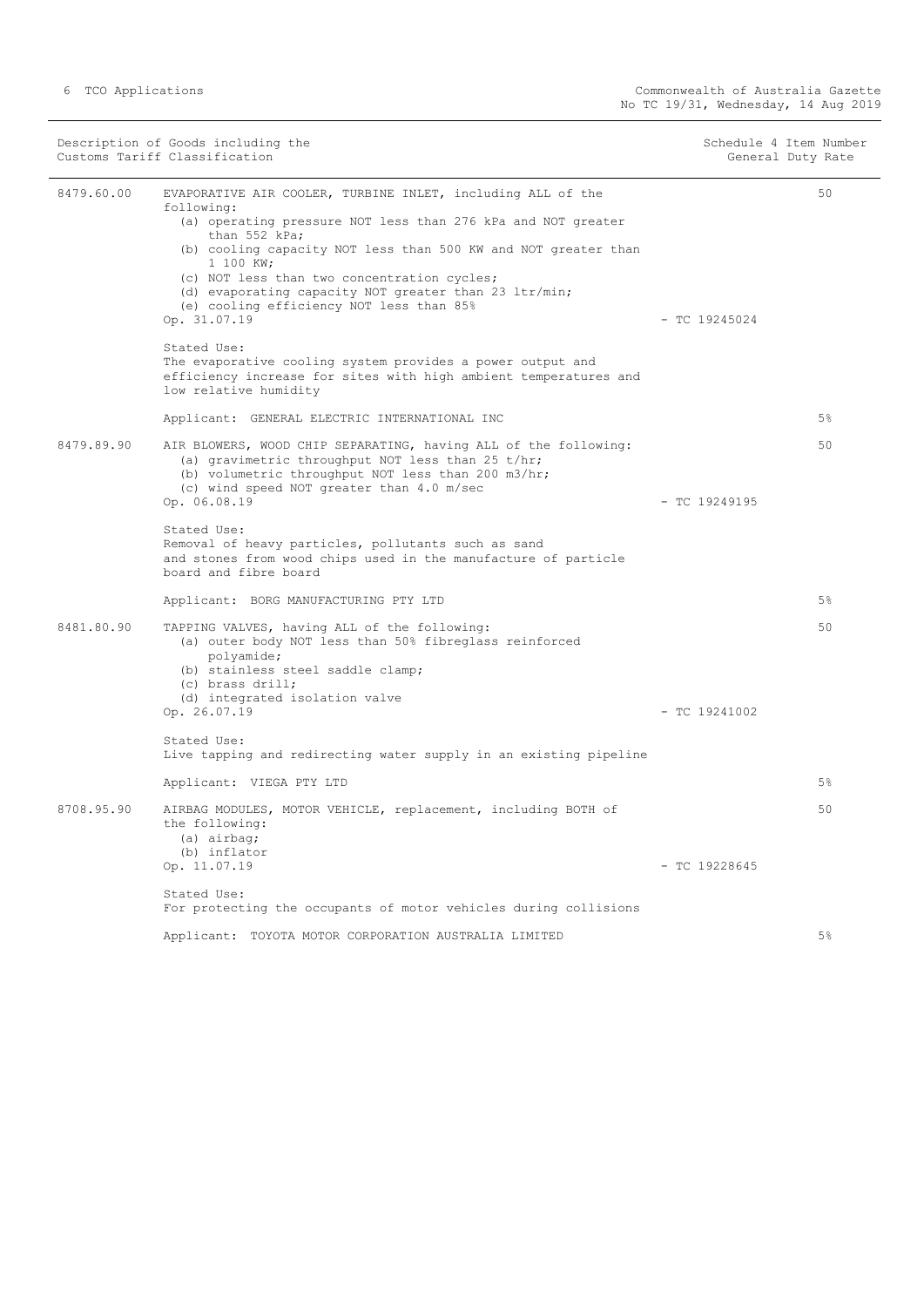Description of Goods including the Schedule 4 Item Number<br>
Customs Tariff Classification<br>
Ceneral Duty Rate Customs Tariff Classification 9508.90.00 WAVE GENERATORS, unassembled, having ALL of the following: (a) fans; (b) valves; (c) grilles; (d) pneumatic cylinder assemblies; (e) control panel; (f) remote control panel; (g) duct supports; (h) air ducts; (i) masonry anchor bolts; (j) airline fittings; (k) spare parts kit having ALL of the following: (i) pneumatic cylinder assemblies; (ii) solenoid assemblies; (iii) fan belt drives;  $(iv)$  touch-up paint<br>Op.  $31.07.19$  $-$  TC 19244121 50

Stated Use: Produce waves in pool at water theme park

Applicant: TYNONG NORTH OPERATIONS PTY LTD

5%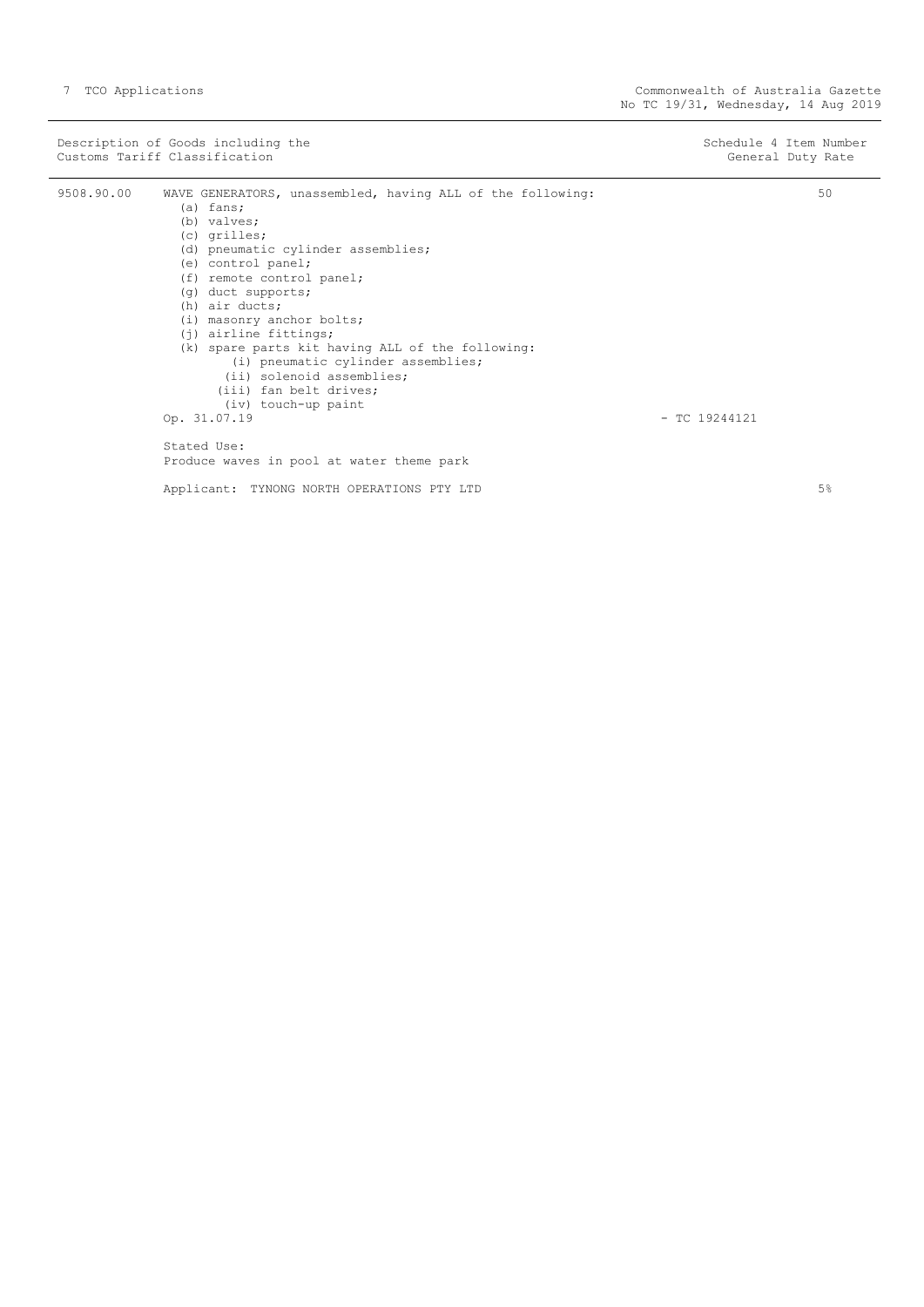#### **CUSTOMS ACT 1901 - NOTICE PURSUANT TO SECTION 269R(1) - TARIFF CONCESSION ORDERS MADE**

<span id="page-7-0"></span>Tariff Concession Orders have been made for the goods described in the following TABLE.

The operative date (Op.) and TC reference No. follow the description of goods. Local manufacturers of substitutable goods may request the revocation of TCOs at any time.

| Description of Goods including the<br>Customs Tariff Classification |                                                            | Schedule 4 Item Number<br>Last Date of Effect                                          |                 |    |
|---------------------------------------------------------------------|------------------------------------------------------------|----------------------------------------------------------------------------------------|-----------------|----|
| 6307.90.40                                                          | Op. 17.05.19                                               | WEED MATS, round, natural coir fibre with a rubber latex bonding<br>Dec. date 06.08.19 | $-$ TC 19158054 | 50 |
| 6806.10.00                                                          | NEEDLED FELT INSULATION, rock mineral wool<br>Op. 15.05.19 | Dec. date 07.08.19                                                                     | $-$ TC 19156209 | 50 |

| 7311.00.00 | CYLINDERS, GAS, having ALL of the following:<br>(a) external wrapping of carbon fibre construction;<br>(b) stainless steel liner;<br>(c) test pressure exceeding 400 Bar;<br>(d) complying with North Atlantic Treaty Organisation<br>Op. 14.05.19                                                               | Standard AEODP-07, Contact NM-A (NATO standard AEOPD-07)<br>Dec. date 12.08.19 | $-$ TC 19155414 | 50 |
|------------|------------------------------------------------------------------------------------------------------------------------------------------------------------------------------------------------------------------------------------------------------------------------------------------------------------------|--------------------------------------------------------------------------------|-----------------|----|
| 8413.60.90 | PUMPS, vane, having BOTH of the following:<br>(a) working pressure NOT less than 1.0 MPa;<br>(b) variable flow rate                                                                                                                                                                                              |                                                                                |                 | 50 |
|            | Op. 05.06.19                                                                                                                                                                                                                                                                                                     | Dec. date 12.08.19                                                             | $-$ TC 19172822 |    |
| 8419.31.00 | AIR DRYING LINE, VEGETABLE LEAF, programmable logic controlled,<br>having ALL of the following:<br>(a) dewatering station;<br>(b) shaker;<br>(c) air drying AND cooling tunnel;<br>(d) conveyors;<br>(e) beater bar WITH motor;<br>(f) platforms;<br>(q) control cabinet WITH touch screen<br>Op. 13.05.19       | Dec. date 06.08.19 - TC 19154296                                               |                 | 50 |
| 8419.39.90 | DRYING OVENS, GAS, tinplate, having ALL of the following:<br>(a) drying temperature NOT less than 160 degrees Celsius and<br>NOT greater than 210 degrees Celsius;<br>(b) air purification unit;<br>(c) infeed AND outfeed conveyors;<br>(d) cooling zone                                                        |                                                                                |                 | 50 |
|            | Op. 16.05.19                                                                                                                                                                                                                                                                                                     | Dec. date 06.08.19                                                             | $-$ TC 19157162 |    |
| 8419.89.90 | WATER BATHS, FROZEN PLASMA DE-BOTTLING SYSTEM, including ALL of<br>the following:<br>(a) bath;<br>(b) bottle feed system;<br>(c) heat exchanger;<br>(d) water circulation circuit;<br>(e) bottle water for injection rinse station;<br>(f) bottle drying station;<br>(g) bottle gripping station<br>Op. 21.05.19 | Dec. date 07.08.19                                                             | $-$ TC 19159968 | 50 |
| 8428.90.00 | ELEVATORS AND TIPPERS, MIXING BOWL, with OR without scraper                                                                                                                                                                                                                                                      |                                                                                |                 | 50 |
|            | Op. 23.05.19                                                                                                                                                                                                                                                                                                     | Dec. date 12.08.19                                                             | $-$ TC 19162031 |    |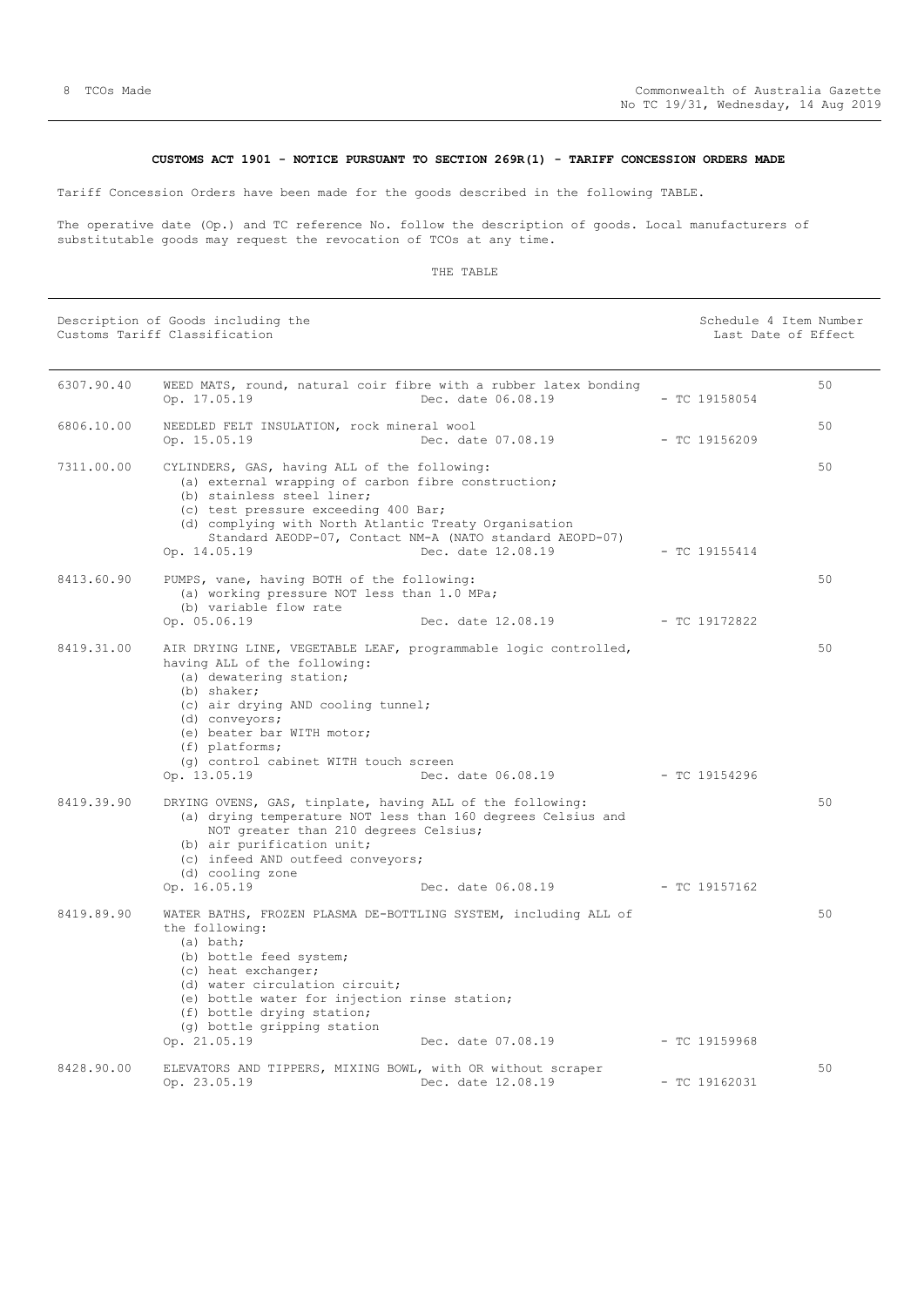÷.

| Description of Goods including the<br>Customs Tariff Classification |                                                                                                                                                                                                                                                                                                                                                                                                                                                                                                                                                                                  | Schedule 4 Item Number<br>Last Date of Effect                                      |                                  |    |
|---------------------------------------------------------------------|----------------------------------------------------------------------------------------------------------------------------------------------------------------------------------------------------------------------------------------------------------------------------------------------------------------------------------------------------------------------------------------------------------------------------------------------------------------------------------------------------------------------------------------------------------------------------------|------------------------------------------------------------------------------------|----------------------------------|----|
| 8474.32.00                                                          | ASPHALT MIXING PLANT, having an operating output NOT less than<br>110 tons per hour, including ALL of the following:<br>$(i)$ bins;<br>(ii) vibrators,<br>(b) dryer;<br>(c) burner;<br>(d) mixer;<br>(e) elevator;<br>(f) filtering system, including BOTH of the following:<br>(i) bag filters;<br>(ii) valves,<br>(q) control cabin;<br>(h) weigher;<br>$(i)$ conveyors;<br>$(i)$ bins;<br>(k) storage silo AND/OR filler AND/OR fibre silo;<br>(1) reclaimed asphalt paving unit, including ALL of the<br>following:<br>$(i)$ bins;<br>(ii) vibrator;<br>(iii) crushing drum, | (a) aggregate dosing system, including BOTH of the following:                      |                                  | 50 |
|                                                                     | (m) recovery silo;<br>(n) platforms                                                                                                                                                                                                                                                                                                                                                                                                                                                                                                                                              |                                                                                    |                                  |    |
| 8479.89.90                                                          | Op. 08.05.19<br>DE-BOTTLING MACHINES, including ALL of the following:<br>(a) robots;<br>(b) bottle cutting station;<br>(c) pooling tub;<br>(d) chute;<br>(e) qutters;<br>(f) safety cell                                                                                                                                                                                                                                                                                                                                                                                         | Dec. date 12.08.19<br>Dec. date 07.08.19                                           | - TC 19151635<br>$-$ TC 19160009 | 50 |
| 8481.80.90                                                          | Op. 21.05.19<br>BALL VALVES AND/OR BIBCOCKS, lever OR T handle, having ALL of<br>the following:<br>(a) nickel OR chrome plated brass bodies;<br>NOT greater than 150 degrees C;<br>(c) inlet AND outlet diameter NOT less than 3 mm and not<br>greater than 105 mm<br>Op. 15.05.19                                                                                                                                                                                                                                                                                               | (b) working temperature NOT less than minus 20 degrees C and<br>Dec. date 12.08.19 | $-$ TC 19155435                  | 50 |
| 8481.80.90                                                          | VALVES, BLAST FURNACE<br>Op. 16.05.19                                                                                                                                                                                                                                                                                                                                                                                                                                                                                                                                            | Dec. date 12.08.19                                                                 | $-$ TC 19156215                  | 50 |
| 8537.10.90                                                          | CONTROL MODULES, REFRIGERATOR<br>Op. 14.05.19                                                                                                                                                                                                                                                                                                                                                                                                                                                                                                                                    | Dec. date 06.08.19                                                                 | $-$ TC 19155396                  | 50 |
| 8537.10.90                                                          | MOTOR CONTROL MODULE, WASHING MACHINE<br>Op. 14.05.19                                                                                                                                                                                                                                                                                                                                                                                                                                                                                                                            | Dec. date 06.08.19                                                                 | $-$ TC 19155401                  | 50 |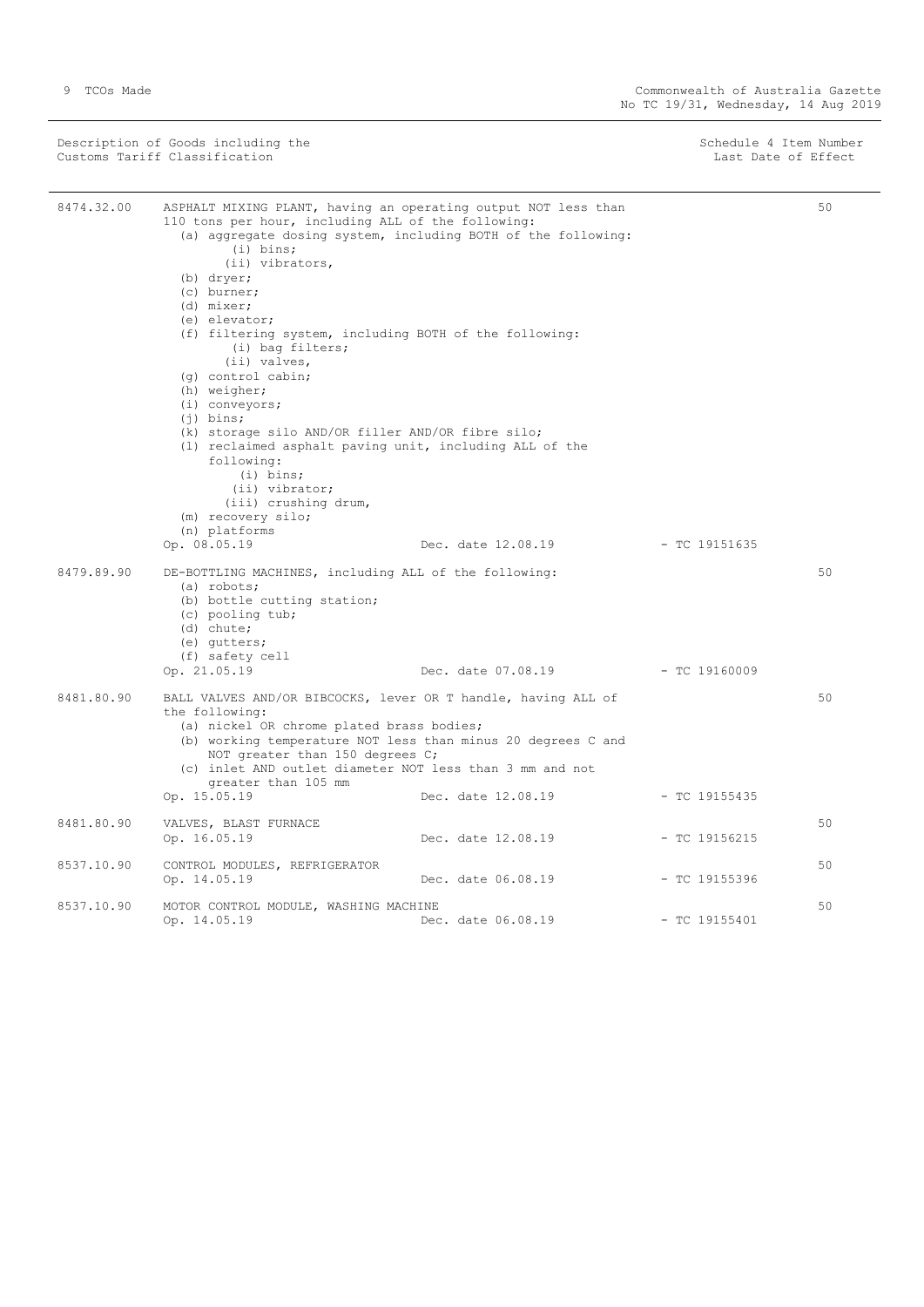#### **CUSTOMS ACT 1901**

#### **CANCELLATION OF THE INTENTION TO REVOKE**

<span id="page-9-0"></span>The Request for revocation of Tariff Concession Orders for goods described in the following TABLE have been cancelled.

THE TABLE

Description of Goods including the Schedule 4 Item Number (Schedule 4 Item Number Customs Tariff Classification

| 8419.50.90 |                                                                          | HEAT EXCHANGERS, GAS AND OIL, finned tube, having ALL of the             |                | 50 |
|------------|--------------------------------------------------------------------------|--------------------------------------------------------------------------|----------------|----|
|            | following:                                                               |                                                                          |                |    |
|            | (a) electric cooling fans;                                               |                                                                          |                |    |
|            |                                                                          | (b) NOT less than 74 tubes per tube bundle on gas side;                  |                |    |
|            |                                                                          | (c) NOT less than 230 tubes per tube bundle on oil side;                 |                |    |
|            |                                                                          | (d) tube bundle size NOT less than 13 300 mm in length;                  |                |    |
|            |                                                                          | (e) operating temperature NOT less than 120 degrees C;                   |                |    |
|            | (f) operating pressure NOT less than 2 800 kPa;                          |                                                                          |                |    |
|            | on gas side;                                                             | (q) heat transfer rate of finned tube NOT less than $18.7 \text{ W/m2K}$ |                |    |
|            | W/m2K on oil side                                                        | (h) heat transfer rate of finned tube NOT less than 11.86                |                |    |
|            | Op. 02.06.16                                                             | Dec. date 29.08.16                                                       | $-$ TC 1619704 |    |
|            |                                                                          |                                                                          |                |    |
| 8419.50.90 |                                                                          | HEAT EXCHANGERS, refrigerant, finned tube, having ALL of the             |                | 50 |
|            | following:                                                               |                                                                          |                |    |
|            | (a) electric cooling fans;                                               |                                                                          |                |    |
|            | (b) NOT less than 305 tubes per tube bundle;                             |                                                                          |                |    |
|            |                                                                          | (c) tube bundle size NOT less than 13 300 mm in length;                  |                |    |
|            |                                                                          | (d) operating temperature NOT less than 85 degrees C;                    |                |    |
|            | (e) operating pressure NOT less than 2 413 kPaG;                         |                                                                          |                |    |
|            |                                                                          | (f) heat transfer rate of finned tube NOT less than 25.565               |                |    |
|            | W/m2k<br>Op. 20.06.16                                                    | Dec. date 07.09.16                                                       | $-$ TC 1620647 |    |
|            |                                                                          |                                                                          |                |    |
| 8518.21.00 | SPEAKERS, MP3 PLAYER, with OR without pencils or markers<br>Op. 06.10.09 | Dec. date 30.12.09                                                       | $-$ TC 0937561 | 50 |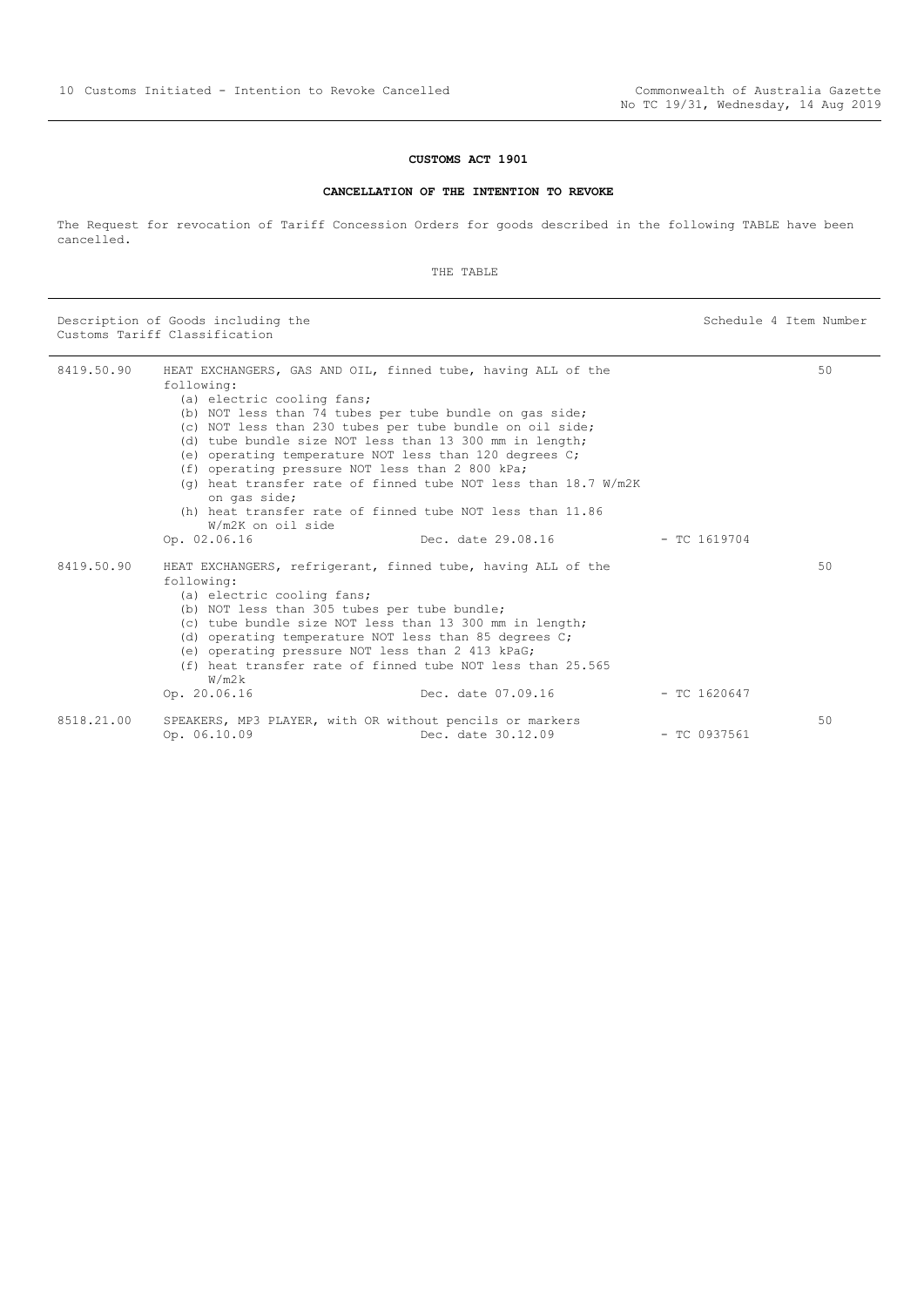#### **CUSTOMS ACT 1901**

#### <span id="page-10-0"></span>**NOTICE PURSUANT TO SECTION 269SE(1)&(2) - TARIFF CONCESSION ORDERS REVOKED AND NEW TARIFF CONCESSION ORDERS MADE**

Tariff Concession Orders for the goods described in the following TABLE have been revoked and new Tariff Concession Orders have been made in respect of the goods described below.

The operative date (Op.), decision date (Dec. date) and TC reference number follow the description of goods. In-transit provisions apply

| Description of Goods including the<br>Customs Tariff Classification |                                                                                                                                                                                                                                                                                                     | Schedule 4 Item Number<br>Last Date of Effect |                |
|---------------------------------------------------------------------|-----------------------------------------------------------------------------------------------------------------------------------------------------------------------------------------------------------------------------------------------------------------------------------------------------|-----------------------------------------------|----------------|
| TCO REVOKED                                                         |                                                                                                                                                                                                                                                                                                     |                                               |                |
| 7223.00                                                             | WIRE, stainless steel, cold rolled and polished, flat section,<br>thickness NOT exceeding 0.75 mm, OR, if exceeding 0.75 mm having<br>a width to thickness ratio exceeding 6:1<br>Op. 01.07.83<br>Dec. date 01.07.83                                                                                | $-$ TC 8334108                                | 50<br>16.06.19 |
|                                                                     | Revoked and Reissued See TC 19231532 - Substitutable goods<br>produced in Australia in the ordinary course of business by<br>Condamine Screens Pty Ltd, Brendale, Qld. In transit provision<br>apply                                                                                                |                                               |                |
| TCO REISSUED                                                        |                                                                                                                                                                                                                                                                                                     |                                               |                |
| 7223.00.00                                                          | WIRE, stainless steel, round OR square OR oval OR flat with<br>square edge OR flat with rounded edge, cold rolled and polished,<br>flat section, thickness NOT exceeding 0.75 mm, OR, if exceeding<br>0.75 mm having a width to thickness ratio exceeding 6:1<br>Op. 17.06.19<br>Dec. date 12.08.19 | - TC 19231532                                 | 50             |
| TCO REVOKED                                                         |                                                                                                                                                                                                                                                                                                     |                                               |                |
| 7223.00                                                             | WIRE, spring temper stainless steel, diameter exceeding 0.46 mm<br>but NOT exceeding 1.2 mm<br>Dec. date 06.08.92<br>Op. 24.03.92                                                                                                                                                                   | $-$ TC 9203533                                | 50<br>16.06.19 |
|                                                                     | Revoked and Reissued See TC 19231529 - Substitutable goods<br>produced in Australia in the ordinary course of business by<br>Condamine Screens Pty Ltd, Brendale, Qld. In transit provision<br>apply                                                                                                |                                               |                |
| TCO REISSUED                                                        |                                                                                                                                                                                                                                                                                                     |                                               |                |
| 7223.00.00                                                          | WIRE, spring temper stainless steel, round OR square OR oval OR<br>flat with square edge OR flat with rounded edge, diameter<br>exceeding 0.46 mm but NOT exceeding 1.2 mm<br>Op. 17.06.19<br>Dec. date 12.08.19                                                                                    | - TC 19231529                                 | 50             |
| TCO REVOKED                                                         |                                                                                                                                                                                                                                                                                                     |                                               |                |
| 7223.00.00                                                          | WIRE, STAINLESS STEEL, cold drawn, bright finished, having BOTH<br>of the following:<br>(a) diameter NOT less than 0.5 mm and NOT greater than 12 mm;<br>(b) conforming to ANY of the following AISI grades:<br>(i) 304;<br>(iii) 304L;<br>(iii) 310;<br>(iv) 316;                                  |                                               | 50<br>16.06.19 |
|                                                                     | $(v)$ 316L<br>Dec. date 21.09.07 - TC 0710734<br>Op. 06.07.07                                                                                                                                                                                                                                       |                                               |                |
|                                                                     | Revoked and Reissued See TC 19231536 - Substitutable goods<br>produced in Australia in the ordinary course of business by<br>Condamine Screens Pty Ltd, Brendale, Qld. In transit provision<br>apply                                                                                                |                                               |                |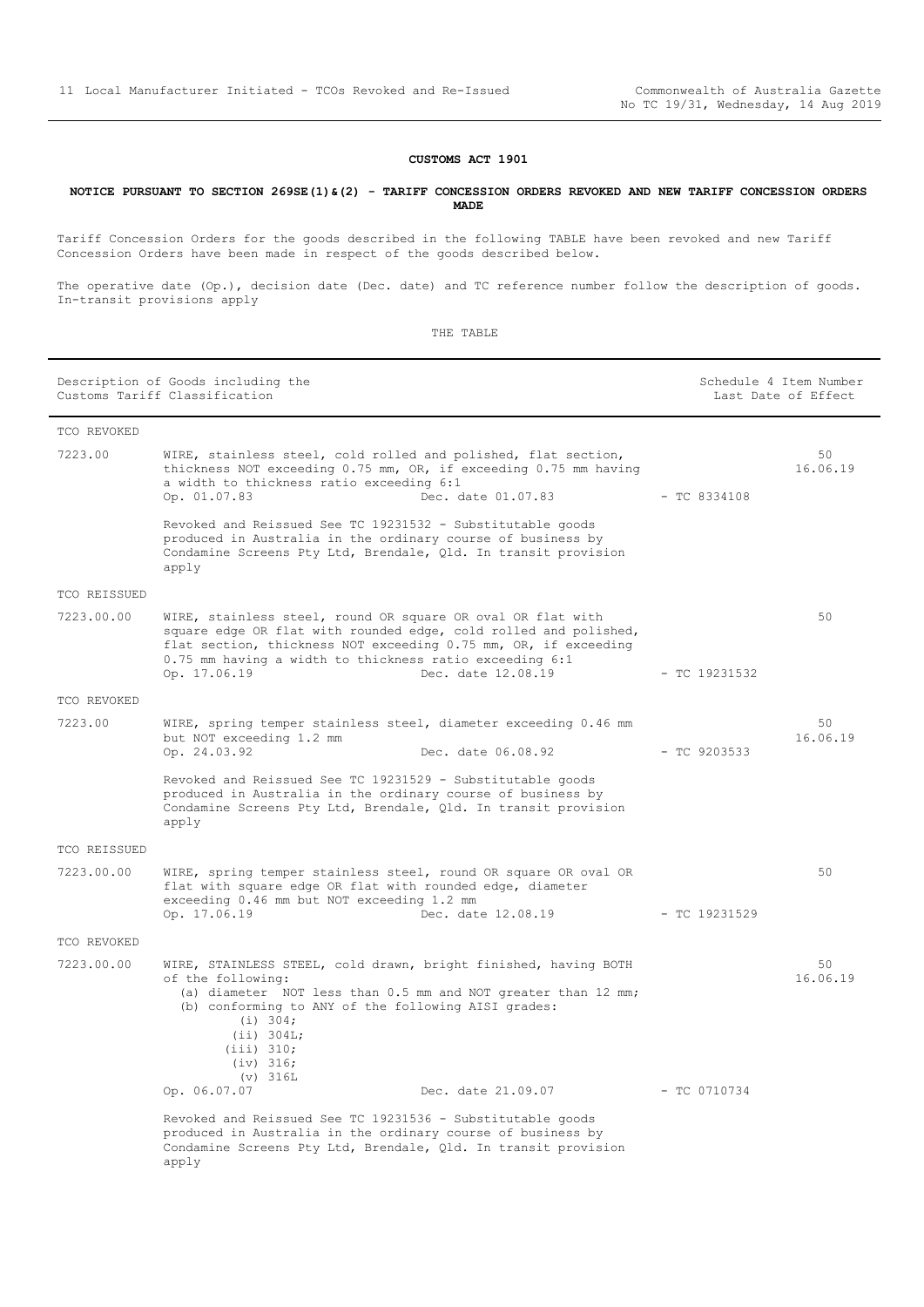12 Local Manufacturer Initiated - TCOs Revoked and Re-Issued

Commonwealth of Australia Gazette<br>No TC 19/31, Wednesday, 14 Aug 2019

|              | Customs Tariff Classification                                                                                                                                                                                                                                                                                                                                 |                    |                 | Last Date of Effect |
|--------------|---------------------------------------------------------------------------------------------------------------------------------------------------------------------------------------------------------------------------------------------------------------------------------------------------------------------------------------------------------------|--------------------|-----------------|---------------------|
| TCO REISSUED |                                                                                                                                                                                                                                                                                                                                                               |                    |                 |                     |
| 7223.00.00   | WIRE, STAINLESS STEEL, round OR square OR oval OR flat with<br>square edge OR flat with rounded edge, cold drawn, bright<br>finished, having BOTH of the following:<br>(a) diameter NOT less than 0.5 mm and NOT greater than 12 mm;<br>(b) conforming to ANY of the following AISI grades:<br>(i) 304;<br>(iii) 304L;<br>(iii) 310;<br>(iv) 316;<br>(v) 316L |                    |                 | 50                  |
|              | Op. 17.06.19                                                                                                                                                                                                                                                                                                                                                  | Dec. date 12.08.19 | - TC 19231536   |                     |
| TCO REVOKED  |                                                                                                                                                                                                                                                                                                                                                               |                    |                 |                     |
| 7223.00.00   | WIRE, STAINLESS STEEL, cold drawn, bright finished, conforming<br>to Euronorm No 1.4835 (EN 1.4835), having a diameter NOT less<br>than 0.5 mm and NOT greater than 12 mm<br>Op. 01.06.09                                                                                                                                                                     | Dec. date 21.08.09 | $-$ TC 0918435  | 50<br>16.06.19      |
|              | Revoked and Reissued See TC 19231537 - Substitutable goods<br>produced in Australia in the ordinary course of business by<br>Condamine Screens Pty Ltd, Brendale, Qld. In transit provision<br>apply                                                                                                                                                          |                    |                 |                     |
| TCO REISSUED |                                                                                                                                                                                                                                                                                                                                                               |                    |                 |                     |
| 7223.00.00   | WIRE, STAINLESS STEEL, round OR square OR oval OR flat with<br>square edge OR flat with rounded edge, cold drawn, bright<br>finished, conforming to Euronorm No 1.4835 (EN 1.4835), having a<br>diameter NOT less than 0.5 mm and NOT greater than 12 mm<br>Op. 17.06.19                                                                                      | Dec. date 12.08.19 | $-$ TC 19231537 | 50                  |
| TCO REVOKED  |                                                                                                                                                                                                                                                                                                                                                               |                    |                 |                     |
| 7223.00.00   | WIRE, stainless steel<br>Op. 12.08.10                                                                                                                                                                                                                                                                                                                         | Dec. date 08.11.10 | - TC 1037050    | 50<br>16.06.19      |
|              | Revoked and Reissued See TC 19231534 - Substitutable goods<br>produced in Australia in the ordinary course of business by<br>Condamine Screens Pty Ltd, Brendale, Qld. In transit provision<br>apply                                                                                                                                                          |                    |                 |                     |
| TCO REISSUED |                                                                                                                                                                                                                                                                                                                                                               |                    |                 |                     |
| 7223.00.00   | WIRE, stainless steel, round OR square OR oval OR flat with<br>square edge OR flat with rounded edge                                                                                                                                                                                                                                                          | Dec. date 12.08.19 | $-$ TC 19231534 | 50                  |
|              | Op. 17.06.19                                                                                                                                                                                                                                                                                                                                                  |                    |                 |                     |
| TCO REVOKED  |                                                                                                                                                                                                                                                                                                                                                               |                    |                 |                     |
| 7223.00.00   | WIRE, stainless steel, to AISI specifications 301 or 304, resin<br>or nickel coated, diameter 0.15 mm to 6.55 mm inclusive<br>Op. 04.11.93                                                                                                                                                                                                                    | Dec. date 11.02.94 | $-$ TC 9312742  | 50<br>16.06.19      |
|              | Revoked and Reissued See TC 19231523 - Substitutable goods<br>produced in Australia in the ordinary course of business by<br>Condamine Screens Pty Ltd, Brendale, Qld. In transit provision<br>apply                                                                                                                                                          |                    |                 |                     |
| TCO REISSUED |                                                                                                                                                                                                                                                                                                                                                               |                    |                 |                     |
| 7223.00.00   | WIRE, stainless steel, round OR square OR oval OR flat with<br>square edge OR flat with rounded edge, to AISI specifications<br>301 or 304, resin or nickel coated, diameter 0.15 mm to 6.55 mm<br>inclusive                                                                                                                                                  |                    |                 | 50                  |
|              | Op. 17.06.19                                                                                                                                                                                                                                                                                                                                                  | Dec. date 12.08.19 | $-$ TC 19231523 |                     |

Description of Goods including the Schedule 4 Item Number Schedule 4 Item Number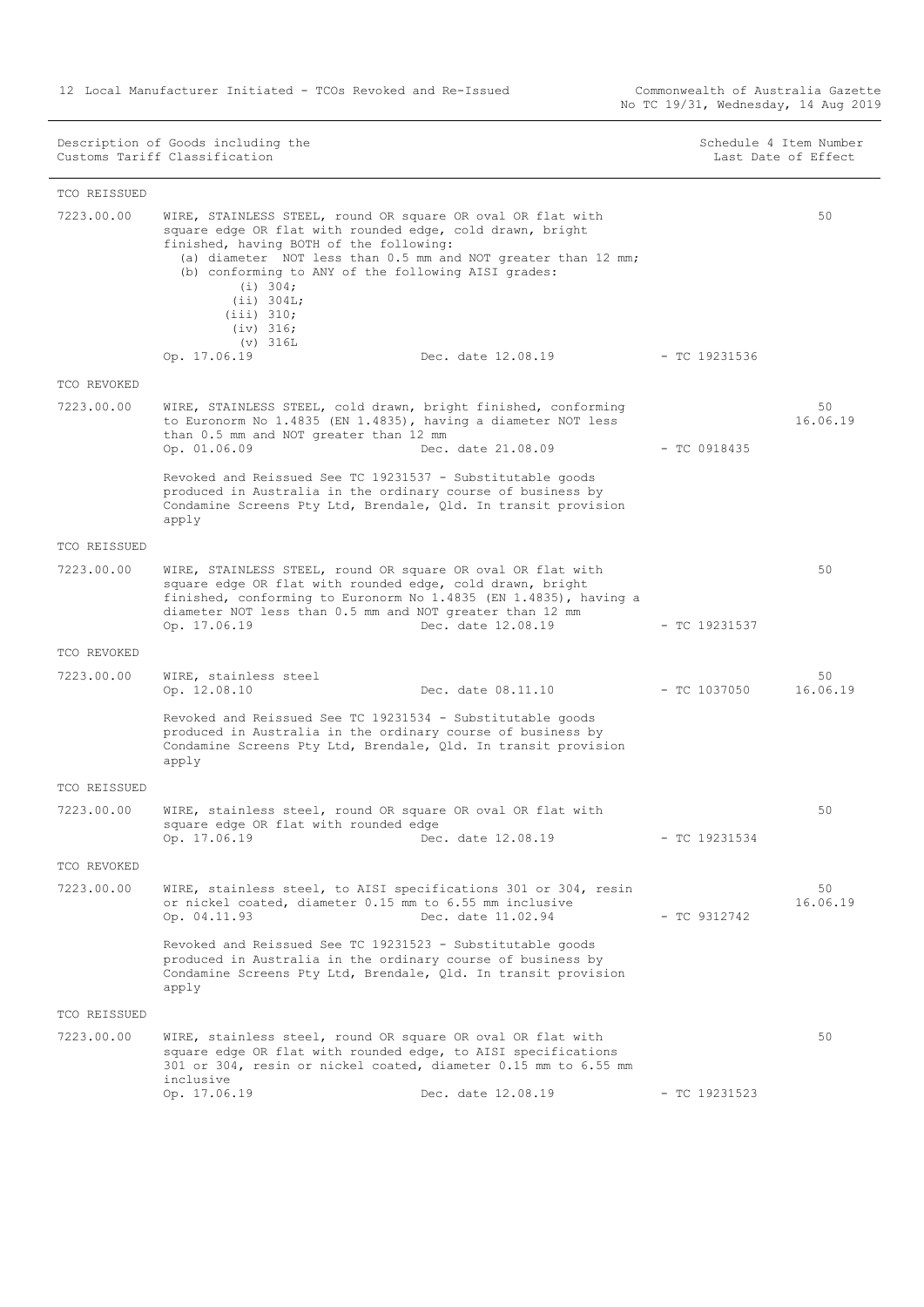Tariff<br>Classification

#### **TARIFF CONCESSION ORDERS (TCOs) NOT USED IN THE PREVIOUS 2 YEARS**

<span id="page-12-0"></span>The Comptroller-General of Customs is satisfied that the TCOs listed in the table below are no longer required because, in the 2 years preceding the day of this notice, they have not been quoted in an import declaration to secure a concessional rate of duty.

From Thursday, 12 September 2019, it is intended to take action to revoke these Orders under subsection 269SD(1A) of the Customs Act 1901. In accordance with subsection 269SG(2) of the Customs Act 1901, in transit provisions shall apply. If revoked, the expected date of effect will be 12 September 2019.

Interested parties are invited to provide, by close of business, Wednesday 11 September 2019, written reasons why an Order should NOT be revoked.

Please advise if any of the Orders listed below have been quoted on an import declaration.

If a request is made to retain an Order used for the granting of a Determination, please specify the Determination and the linked Item number to enable mapping to the Order and its scope.

#### THE TABLE

Description  $\blacksquare$ 

 3824.99.90 SOLUTIONS, SODIUM METHOXIDE, IN METHANOL Op. 01.01.17 Dec. date 11.12.16 - TC 1654180 3824.99.90 GAS, LIQUIFIED, containing cyclopentane AND isopentane Op. 01.01.17 Dec. date 11.12.16 - TC 1654185 3824.99.90 ABSORBING GRANULES, having of ALL of the following: (a) copper carbonate content NOT less than 50% and NOT greater than 75%; (b) hydrozincite content NOT less than 25% and NOT greater than 35%; (c) aluminium oxide content NOT less than 5% and NOT greater than 10% Op. 01.01.17 Dec. date 12.12.16 - TC 1654916 3824.99.90 ADDITIVES, FOOD, having BOTH of the following: (a) potassium triphosphates AND diphosphates; (b) sodium triphosphates AND diphosphates Op. 01.01.17 Dec. date 12.12.16 - TC 1654920 3824.99.90 SOLVENT, being a blend of pentafluorobutane and transdichloroethylene Op. 01.01.17 Dec. date 12.12.16 - TC 1655279 3824.99.90 CAPRIC AND CAPRYLIC METHYL ESTERS, mixed Op. 01.01.17 Dec. date 12.12.16 - TC 1655281 3824.99.90 PALM FATTY ACID DIAMINE DISTILLATE, having ALL of the following: (a) flash point NOT less than 150 degrees Celsius; (b) molecular weight NOT less than 325 Da and NOT greater than 350 Da; (c) specific gravity of NOT less than 0.806 and NOT greater than 0.821 at 60 degrees Celsius Op. 01.01.17 Dec. date 11.12.16 - TC 1655758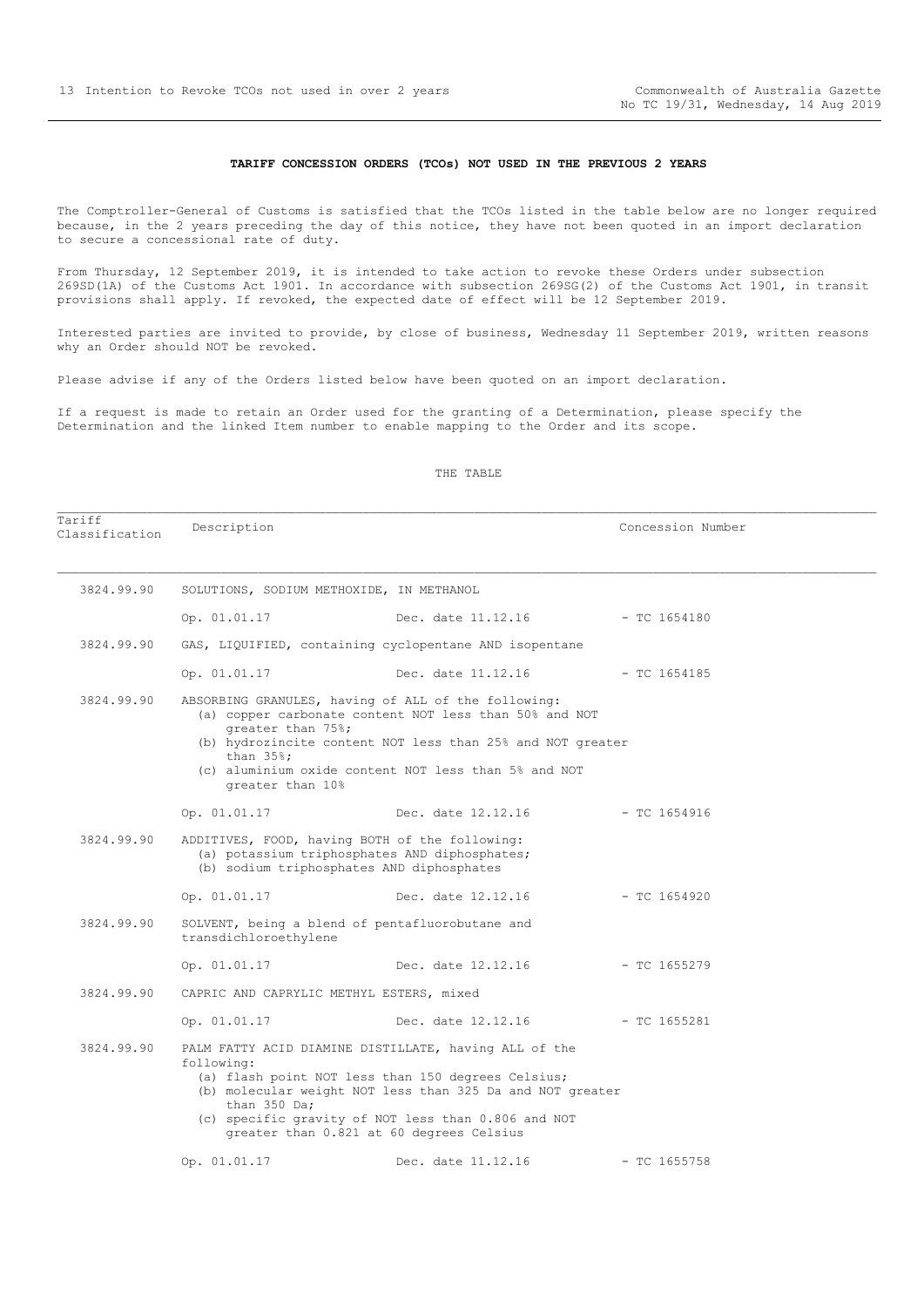3824.99.90 ANTI-SCALD SOLUTION, APPLES, containing NOT less than 31% diphenylamine Op. 01.01.17 Dec. date 11.12.16 - TC 1655767 3824.99.90 SUSPENSION BASES, FINGERNAIL AND/OR TOENAIL ENAMEL Op. 01.01.17 Dec. date 11.12.16 - TC 1655769 3824.99.90 SULPHUR ABSORBENTS, promoted, zinc oxide based Op. 01.01.17 Dec. date 11.12.16 - TC 1655770 4011.80.00 TYRES, pneumatic, radial ply, rim diameter of 20 in or more, but less than 25 in, TRA off the road code nomenclature of ANY of the following: (a) E1 to E7 (earthmover); (b) L2 to L5 (loader and dozer);  $(c)$  L3S to L5S. excluding 13.00R24 and 14.00R24 E2, E3 and E4 tyres of 16 ply rating or lower Op. 01.01.17 Dec. date 10.12.16 - TC 1660627 4011.80.00 TYRES, pneumatic, radial ply, rim diameter of 20 in or more, but less than 25 in, TRA off the road code nomenclature of ANY of the following: (a)  $E1$  to  $E7$  (earthmover); (b)  $L2$  to  $L5$  (loader and dozer); (c) L3S to L5S, excluding 13.00R24 and 14.00R24 E2, E3 and E4 tyres of 16 ply rating or lower Op. 01.01.17 Dec. date 10.12.16 - TC 1660630 4011.80.00 TYRES, industrial, pneumatic, off highway, in the following sizes and tread patterns: Size Tread Pattern 750-16 12PR U Lug 750-16 12PR J Lug 825-12 12PR U Lug 825-20 12PR U Lug 1100-20 16PR U Lug 1600-25 28PR Yard Service 1600-25 32PR Yard Service Op. 01.01.17 Dec. date 09.12.16 - TC 1660646 4419.90.00 TABLEWARE AND/OR KITCHENWARE, being rubberwood spoons Op. 01.01.17 Dec. date 15.12.16 - TC 1662488 4419.90.00 KITCHENWARE, wood, having silicon bands on handles, being EITHER of the following: (a) spoons; (b) turners Op. 01.01.17 Dec. date 15.12.16 - TC 1662515 5402.53.00 YARN, 100% polypropylene, having ALL of the following characteristics: (a) yarn count 1 100 decitex high density; (b) yarn twists 120Z turns per metre; (c) number of filaments 90; (d) melting point 165 degrees C; (e) tenacity 7.5 to 7.8  $q/den$ ; (f) 23% elongation at breaking point Op. 01.01.17 Dec. date 07.12.16 - TC 1661462 5402.63.00 YARN, polypropylene multifilament, measuring 1000 decitex (900 denier) Op. 01.01.17 Dec. date 07.12.16 - TC 1661464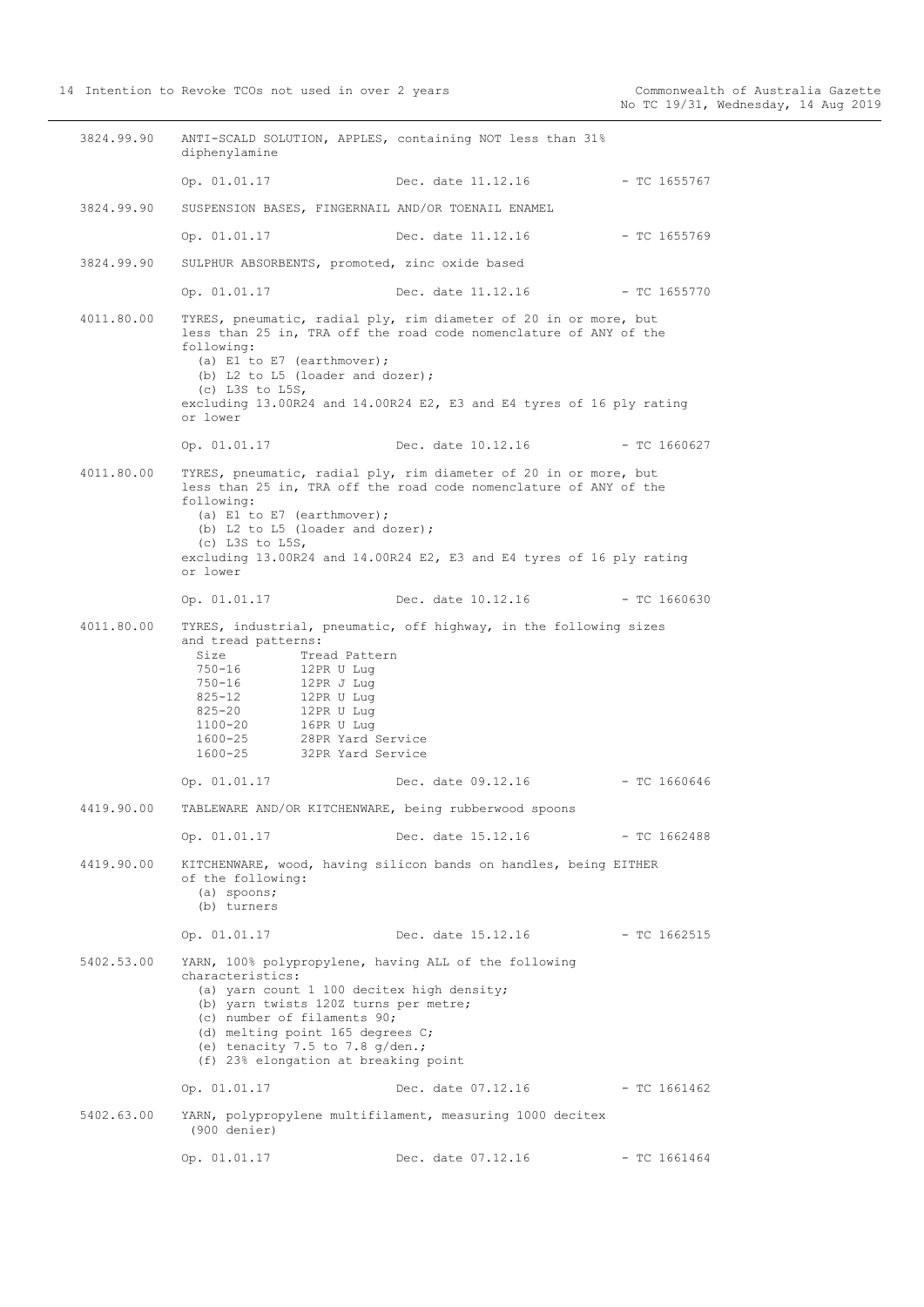6005.36.00 NETTING, WARP KNIT RASCHEL, knotless, having ALL of the following: (a) yarn width NOT less than 5.5 mm; (b) mesh size greater than 50 sq cm; (c) weight NOT greater than 400 g per square metre Op. 01.01.17 Dec. date 08.12.16 - TC 1663439 6005.36.00 NETTING, knotless, of polyamide multifilament yarn, 210 denier, ply rating NOT greater than 400 ply Op. 01.01.17 Dec. date 07.12.16 - TC 1663442 6815.10.00 MASTS, ANTENNA, sectional, having ALL of the following: (a) tripod bases; (b) ropes AND pegs AND/OR stakes; (c) raising AND lowering hoists; (d) collars, with OR without ANY of the following: (i) carry bags; (ii) antenna tilters; (iii) hammers; (iv) rope brakes; (v) holding pins; (vi) cable straps Op. 14.06.16 Dec. date 21.09.16 - TC 1653197 8424.41.00 SLURRY TANKS, having BOTH of the following: (a) two wheeled trailer mounting; (b) maximum pumping capacity NOT less than 6 500 L/min and NOT greater than 15 500 L/min Op. 01.01.17 Dec. date 16.12.16 - TC 1661826 8424.41.00 MIST AND DUSTER MACHINES, motorised, knapsack, having BOTH of the following: (a) engine capacity of 35 cu cm or greater but NOT exceeding 70 cu cm; (b) chemical formula tank NOT exceeding 21 L Op. 01.01.17 Dec. date 21.12.16 - TC 1663137 8424.49.00 SEED TREATMENT MACHINES, programmable logic controlled, including ALL of the following: (a) inlet with rotary valve; (b) aspiration sifter; (c) wet chemical sprayers; (d) one OR more pumps; (e) mixer; (f) secondary mixing chamber, incorporating horizontal paddles; (g) drive motors; (h) monitoring AND control sensors, with OR without a control panel Op. 01.01.17 Dec. date 16.12.16 - TC 1661012 8424.49.00 SPRINKLER HEADS, impact drive pop-up Op. 01.01.17 Dec. date 16.12.16 - TC 1661472 8428.33.00 CONVEYORS, BELT, mobile, programmable logic controlled, unassembled, having ALL of the following: (a) conveyor length NOT less than 1.5 metres; (b) maximum operating speed NOT greater than 10.5 metres per minute; (c) steel belt Op. 20.09.16 Dec. date 12.12.16 - TC 1653456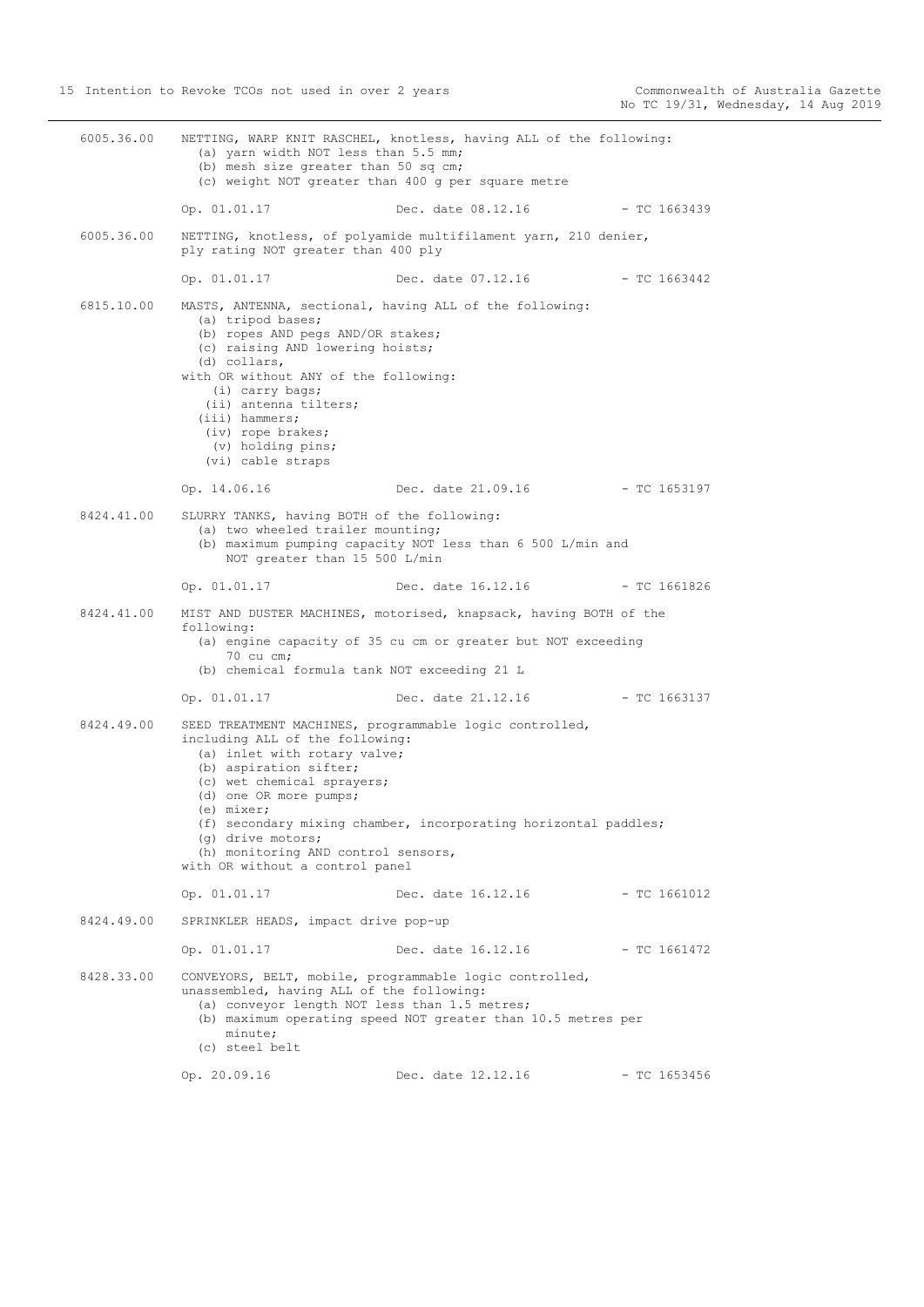8474.31.00 CEMENT MIXING AND PUMPING MACHINERY, OIL AND/OR GAS WELL, skid mounted, whether OR not assembled, including ALL of the following: (a) NOT less than two AC Motors; (b) NOT less than two transmissions; (c) NOT less than two triplex pumps; (d) cement slurry dual mixing system having ALL of the following: (i) NOT less than two mixing tubs; (ii) averaging tank; (iii) NOT less than two surge tanks; (iv) NOT less than two centrifugal pumps, (e) discharge manifold; (f) NOT less than two displacement tanks; (g) control systems having BOTH of the following: (i) data acquisition; (ii) data monitoring, (h) densitometer; (i) choke valve Op. 19.09.16 Dec. date 12.12.16 - TC 1653193 8701.95.90 TRACTORS, TOW BAR LESS, having ALL of the following: (a) front two wheel drive; (b) three speed forward AND three speed reverse gearbox; (c) fully enclosed, fully suspended, forward control sound insulated cab; (d) swivelling seat AND column control console; (e) hydraulically operated docking cradle; (f) adjustable locking gate for wheel diameters NOT less than 550 mm and NOT greater than 1 070 mm; (g) cradle lifting capacity NOT exceeding 35 tonnes; (h) CCTV cradle monitoring system; (i) programmable logic control for cradle functions, driveline AND vehicle controls; (j) electronically controlled, power assisted, selectable four steering modes, being: (i) 2 wheel front steering; (ii) 2 wheel rear steering; (iii) 4 wheel coordinated steering; (iv) crab steering, (k) turning circle radius NOT less than 8 050 mm [over body] Op. 01.01.17 Dec. date 16.12.16 - TC 1661828 9406.90.00 OBSERVATORY DOMES, TELESCOPE, hemispherical, having ALL of the following: (a) wind resistance NOT less than 300 km/h; (b) track mounted wheels; (c) 360 degree rotation; (d) dome base diameter NOT less than 5.8 m; (e) height NOT less than 3.7 m; (f) geared motor Op. 01.01.17 Dec. date 08.12.16 - TC 1662862 9406.90.00 PREFABRICATED OPERATING OR INTENSIVE CARE UNIT ROOMS, modular, with OR without air conditioners, having ALL of the following: (a) antibacterial powder coated walls OR glass panels; (b) x-ray protection walls having NOT less than 0.4 mm of lead; (c) hygienic AND hermetically sealed connections Op. 01.01.17 Dec. date 07.12.16 - TC 1663746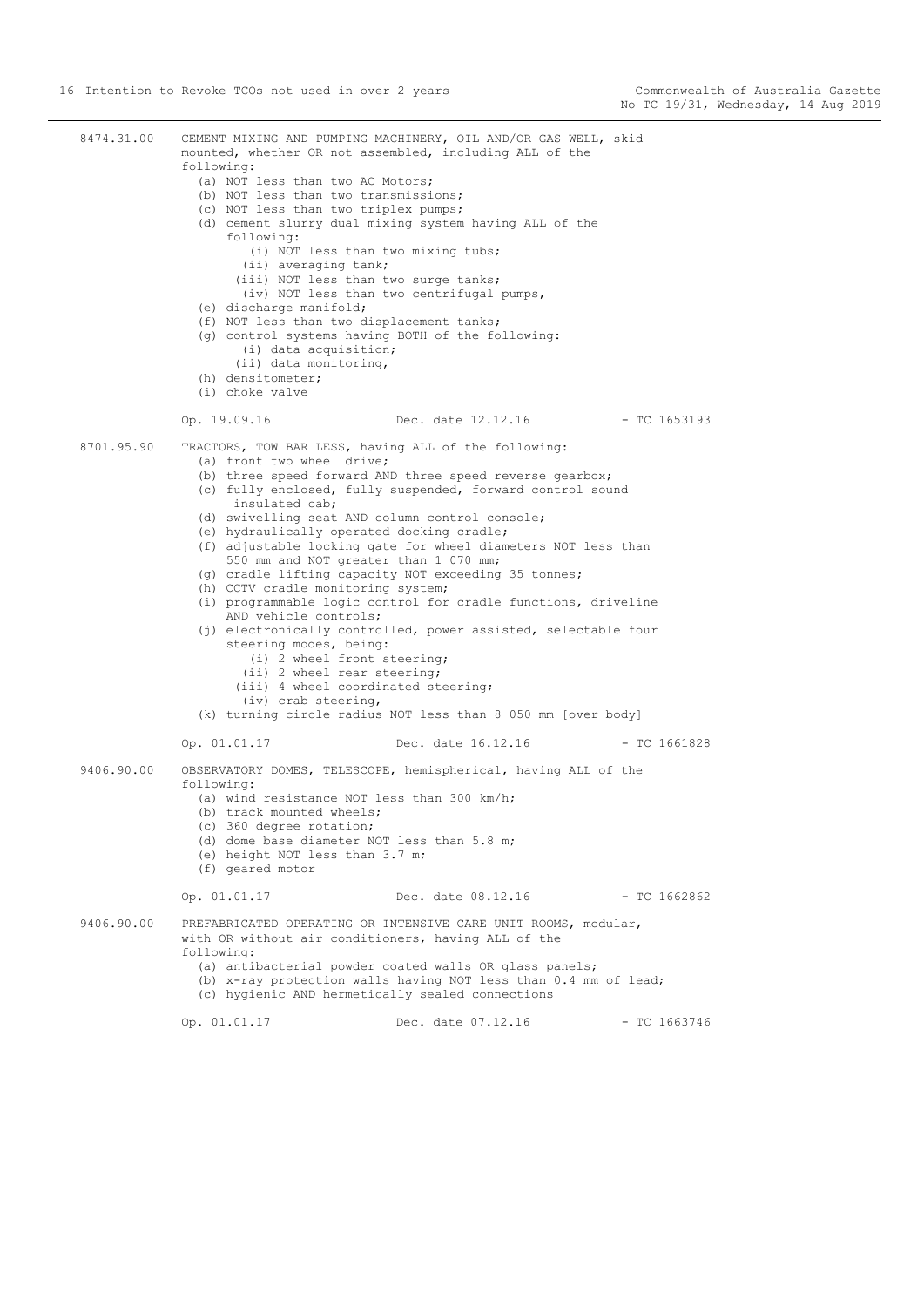9406.90.00 PREFABRICATED BUILDINGS, SALT WATER HORSE WALKER, including ALL of the following: (a) hand rails and kickboards; (b) ring beams; (c) steel rafters and stanchions; (d) motor table; (e) walker wheel; (f) arms; (g) separator screens; (h) gates; (i) control panel Op. 01.01.17 Dec. date 07.12.16 - TC 1663748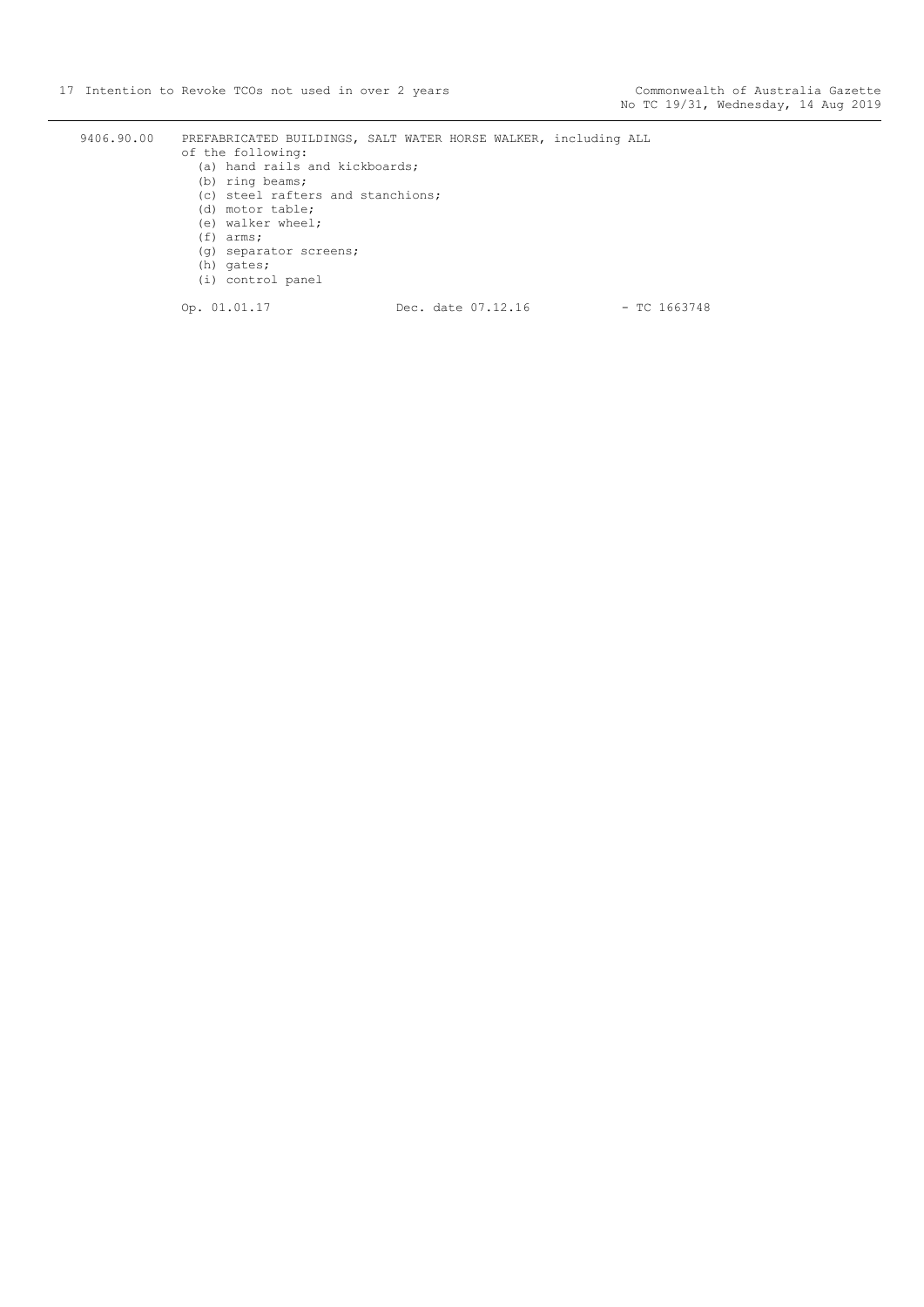#### **CUSTOMS ACT 1901**

#### <span id="page-17-0"></span>**NOTICE PURSUANT TO SECTION 269SE(2) - TARIFF CONCESSION ORDER REVOCATION AT THE INITIATIVE OF THE COMPTROLLER-GENERAL OF CUSTOMS**

The Tariff Concession Orders listed in THE TABLE below have has not been used for at least 2 years and have been revoked under Section 269SD(1A). In transit provisions apply.

The intention to revoke these orders was notified in Gazette TC19/23 dated 19 June 2019.

Contact: Email [tarcon@abf.gov.au](mailto:tarcon@abf.gov.au)

| Description of Goods including the<br>Customs Tariff Classification |                                                                                                                                                                                                                                                                                                  |                                   |              | Schedule 4 Item Number<br>Last Date of Effect |  |
|---------------------------------------------------------------------|--------------------------------------------------------------------------------------------------------------------------------------------------------------------------------------------------------------------------------------------------------------------------------------------------|-----------------------------------|--------------|-----------------------------------------------|--|
| 7306.19.00                                                          | RISERS, OIL AND/OR GAS, rigid, complying with Det Norske Veritas<br>Offshore Standard F101 (DNV-OS-F101), whether OR not clad AND/OR<br>coated, with OR without ANY of the following:<br>(a) centralisers;<br>(b) fittings;<br>(c) seals                                                         |                                   |              | 50<br>16.07.19                                |  |
|                                                                     | Op. 01.10.15                                                                                                                                                                                                                                                                                     | Dec. date 06.01.16 - TC 1536922   |              |                                               |  |
| 2 Years non use. In transit provisions apply                        |                                                                                                                                                                                                                                                                                                  |                                   |              |                                               |  |
| 7307.99.00                                                          | PIPE FITTINGS, being 45 AND/OR 90 degree threaded AND/OR<br>butt weld carbon steel hammer luq union end connection elbows,<br>having a design pressure rating NOT less than 2 300 psi<br>Op. 16.09.15                                                                                            | Dec. date 14.12.15                | - TC 1535358 | 50<br>16.07.19                                |  |
|                                                                     | 2 Years non use. In transit provisions apply                                                                                                                                                                                                                                                     |                                   |              |                                               |  |
| 7326.90.90                                                          | DRILLING CONDUCTOR TENSIONERS, OIL AND GAS WELL, offshore<br>Op. 16.09.15                                                                                                                                                                                                                        | Dec. date 07.12.15                | - TC 1535363 | 50<br>16.07.19                                |  |
|                                                                     | 2 Years non use. In transit provisions apply                                                                                                                                                                                                                                                     |                                   |              |                                               |  |
| 8205.70.00                                                          | KITS, DRILL JIG, consisting of ALL of the following:<br>(a) square drivers;<br>(b) drill bits;<br>(c) collars;<br>(d) screws;<br>(e) plugs;<br>(f) hexagonal key;<br>$(q)$ DVD;<br>(h) manuals AND/OR project plans;<br>(i) drill jigs                                                           | Dec. date $04.01.16$ - TC 1537725 |              | 50<br>16.07.19                                |  |
|                                                                     | Op. 08.10.15<br>2 Years non use. In transit provisions apply                                                                                                                                                                                                                                     |                                   |              |                                               |  |
| 8419.81.90                                                          | STERILIZER MACHINES, FRUIT AND VEGETABLE, including ALL of the<br>following:<br>(a) sterilizer feed buffer tanks;<br>$(b)$ pumps;<br>(c) concentric pipe sterilizers;<br>(d) insulated tubular aseptic holders;<br>(e) auxiliary coolers;<br>(f) concentric pipe aseptic coolers<br>Op. 11.09.15 | Dec. date 04.01.16                | - TC 1534724 | 50<br>16.07.19                                |  |
|                                                                     | 2 Years non use. In transit provisions apply                                                                                                                                                                                                                                                     |                                   |              |                                               |  |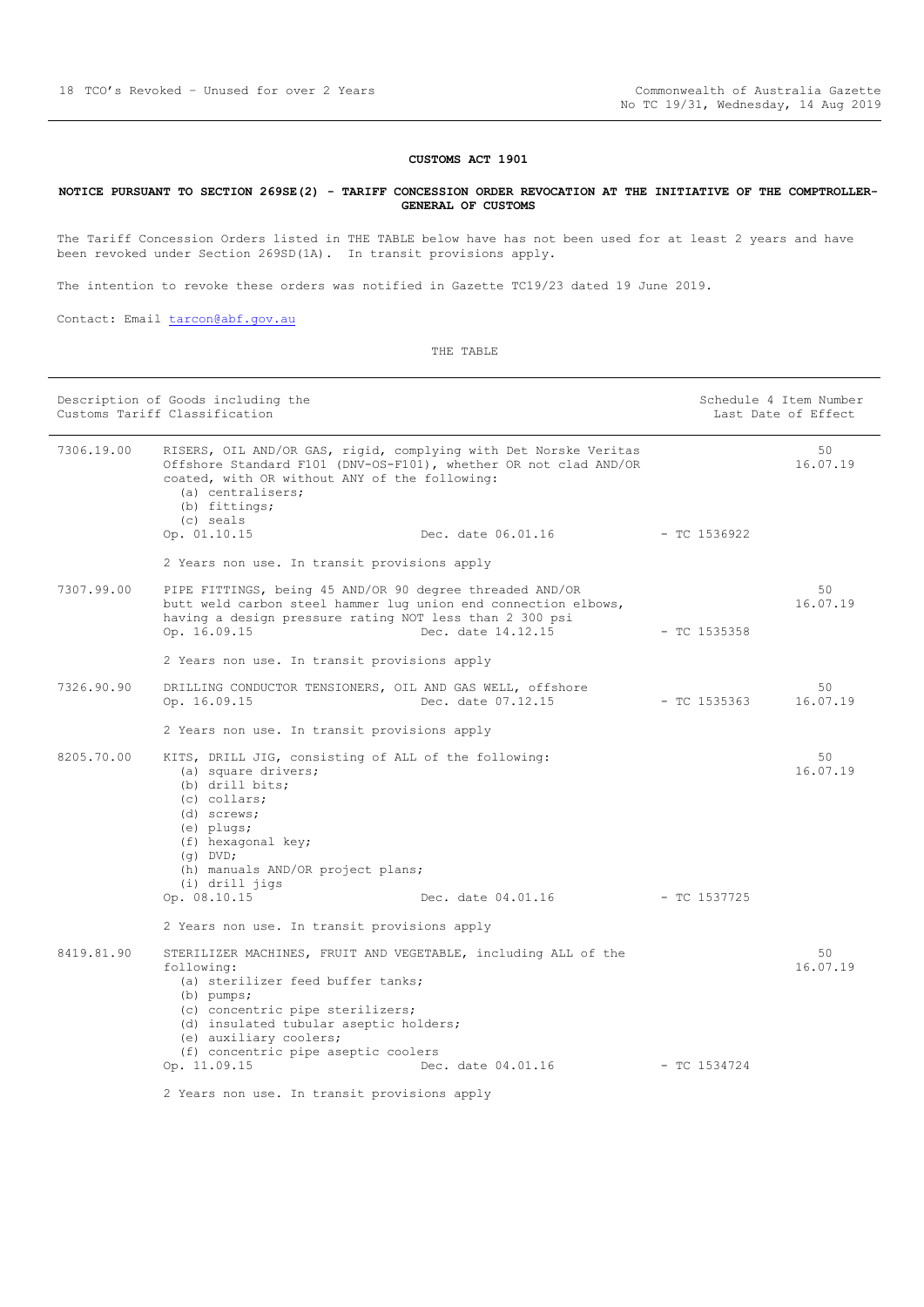|            | Description of Goods including the<br>Customs Tariff Classification                                                                                                                                                                                                                                                                                                                                                                              |                | Schedule 4 Item Number<br>Last Date of Effect |
|------------|--------------------------------------------------------------------------------------------------------------------------------------------------------------------------------------------------------------------------------------------------------------------------------------------------------------------------------------------------------------------------------------------------------------------------------------------------|----------------|-----------------------------------------------|
| 8419.89.90 | GAS CONVERTERS, SULPHURIC ACID MANUFACTURING PLANT, including<br>ALL of the following:<br>(a) gas converting chamber shell, having a weight NOT less than<br>85 tonnes;<br>(b) catalyst support beds;<br>(c) pipes AND/OR tubes;<br>(d) ducts,<br>with OR without ANY of the following:<br>(i) catalyst material;<br>(ii) fire clay insulation bricks;                                                                                           |                | 50<br>16.07.19                                |
|            | (iii) ceramic balls<br>Op. 07.09.15<br>Dec. date 30.11.15                                                                                                                                                                                                                                                                                                                                                                                        | - TC 1534294   |                                               |
|            | 2 Years non use. In transit provisions apply                                                                                                                                                                                                                                                                                                                                                                                                     |                |                                               |
| 8419.89.90 | ENZYMATIC STARCH COOKING MACHINES, PAPER AND PAPERBOARD<br>MANUFACTURING, including ALL of the following:<br>(a) steam jet cookers;<br>(b) enzymatic reactor;<br>(c) flash chamber;<br>(d) piping;<br>(e) valves;<br>(f) cooling tank;                                                                                                                                                                                                           |                | 50<br>16.07.19                                |
|            | (q) framework<br>Op. 08.10.15<br>Dec. date 04.01.16                                                                                                                                                                                                                                                                                                                                                                                              | $-TC$ 1537689  |                                               |
|            | 2 Years non use. In transit provisions apply                                                                                                                                                                                                                                                                                                                                                                                                     |                |                                               |
| 8422.30.90 | CONTAINER FILLING AND SEALING MACHINES, programmable logic<br>controlled, having ALL of the following:<br>(a) output NOT greater 5 000 containers per hour;<br>(b) de-stackers;<br>(c) filling stations;<br>(d) sealing stations;<br>(e) greasing stations                                                                                                                                                                                       |                | 50<br>16.07.19                                |
|            | Op. 21.09.15<br>Dec. date 14.12.15                                                                                                                                                                                                                                                                                                                                                                                                               | - TC 1535667   |                                               |
|            | 2 Years non use. In transit provisions apply                                                                                                                                                                                                                                                                                                                                                                                                     |                |                                               |
| 8428.90.00 | AERIAL CAMERA SUPPORT SYSTEM, including All of the following:<br>(a) camera dolly with OR without stabiliser;<br>(b) motor winches;<br>(c) catenary cables;<br>(d) deflection pulleys;<br>(e) control station including ALL of the following:<br>$(i)$ monitors;<br>(ii) intercom;<br>(iii) operator stations including joystick controllers;<br>(iv) computer AND software;<br>(v) weatherproof enclosure<br>Op. 21.09.15<br>Dec. date 07.03.16 | $- TC 1535919$ | 50<br>16.07.19                                |
|            | 2 Years non use. In transit provisions apply                                                                                                                                                                                                                                                                                                                                                                                                     |                |                                               |
| 8431.39.00 | PARTS, STACKER AND RECLAIMER, being operator cabin<br>Op. 30.09.15<br>Dec. date 14.12.15                                                                                                                                                                                                                                                                                                                                                         | $-$ TC 1536702 | 50<br>16.07.19                                |
|            | 2 Years non use. In transit provisions apply                                                                                                                                                                                                                                                                                                                                                                                                     |                |                                               |
| 8438.60.00 | MIXERS, FRUIT AND VEGETABLE DICE AND JUICE, including ALL of the<br>following:<br>(a) mixing tanks;<br>(b) juice tanks;<br>(c) citric acid AND calcium chloride tanks;<br>(d) pumps;<br>(e) dosing units<br>Op. 11.09.15<br>Dec. date 04.01.16                                                                                                                                                                                                   | $-$ TC 1534695 | 50<br>16.07.19                                |
|            |                                                                                                                                                                                                                                                                                                                                                                                                                                                  |                |                                               |
|            | 2 Years non use. In transit provisions apply                                                                                                                                                                                                                                                                                                                                                                                                     |                |                                               |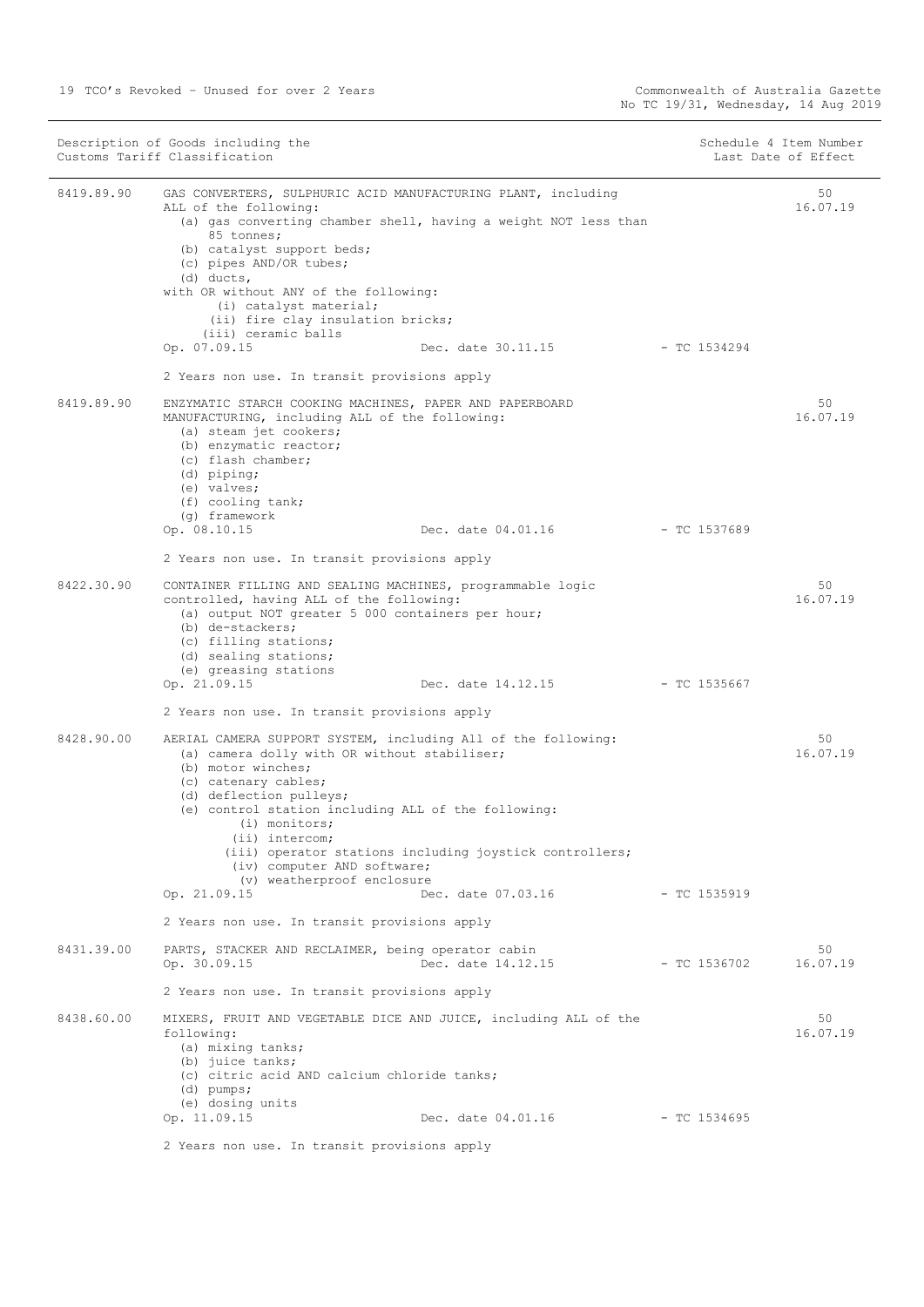|            | Description of Goods including the<br>Customs Tariff Classification                                                                                                                                                                                                                                                                                                                                                                                                                                                                                                                                                                                                                                                                          |                                   |                | Schedule 4 Item Number<br>Last Date of Effect |
|------------|----------------------------------------------------------------------------------------------------------------------------------------------------------------------------------------------------------------------------------------------------------------------------------------------------------------------------------------------------------------------------------------------------------------------------------------------------------------------------------------------------------------------------------------------------------------------------------------------------------------------------------------------------------------------------------------------------------------------------------------------|-----------------------------------|----------------|-----------------------------------------------|
| 8465.10.00 | TIMBER CORE VENEER JOINTING MACHINES, including ALL of the<br>following:<br>(a) in-feed AND out-feed conveyors;<br>(b) defect clipper;<br>(c) waste divider;<br>(d) dimension clipper;<br>(e) edge gluer;<br>(f) stacker<br>Op. 08.10.15                                                                                                                                                                                                                                                                                                                                                                                                                                                                                                     | Dec. date 05.01.16 - TC 1537688   |                | 50<br>16.07.19                                |
|            | 2 Years non use. In transit provisions apply                                                                                                                                                                                                                                                                                                                                                                                                                                                                                                                                                                                                                                                                                                 |                                   |                |                                               |
| 8467.29.00 | SETS, CUT OFF SAW AND ANGLE GRINDER, with OR without ANY of the<br>following:<br>(a) abrasive wheel OR disc;<br>(b) grinding wheel OR disc;<br>(c) socket wrench;<br>(d) lock nut wrench                                                                                                                                                                                                                                                                                                                                                                                                                                                                                                                                                     |                                   |                | 50<br>16.07.19                                |
|            | Op. 02.10.15                                                                                                                                                                                                                                                                                                                                                                                                                                                                                                                                                                                                                                                                                                                                 | Dec. date $04.01.16$ - TC 1537230 |                |                                               |
|            | 2 Years non use. In transit provisions apply                                                                                                                                                                                                                                                                                                                                                                                                                                                                                                                                                                                                                                                                                                 |                                   |                |                                               |
| 8477.80.00 | CAVITY MILLING AND CHIP IMPLANTING MACHINES, INTEGRATED CIRCUIT<br>CARD, programmable logic controlled, including ALL of the<br>following:<br>(a) water cooled spindle drive;<br>(b) programming AND controlling interface;<br>(c) pre-heating AND/OR heating AND cooling stations;<br>(d) spooling module;<br>(e) card feeding AND stacking module;<br>(f) card AND chip tape transport AND indexing module;<br>(g) cavity measurement station;<br>(h) cold press unit;<br>(i) electrical contact station;<br>(j) with OR without ANY of the following:<br>(i) vision inspection module;<br>(ii) contactless test module;<br>(iii) resonance frequency measurement module;<br>(iv) magazine handlers AND/OR magazine buffer<br>Op. 16.09.15 | Dec. date 14.12.15                | - TC 1535357   | 50<br>16.07.19                                |
|            | 2 Years non use. In transit provisions apply                                                                                                                                                                                                                                                                                                                                                                                                                                                                                                                                                                                                                                                                                                 |                                   |                |                                               |
| 8479.82.00 | MIXING MACHINES, PAPER AND PAPERBOARD MANUFACTURING, including<br>ALL the following:<br>(a) continuous mixer;<br>$(b)$ pump;<br>(c) valves;<br>(d) piping;<br>(e) framework mounting skid                                                                                                                                                                                                                                                                                                                                                                                                                                                                                                                                                    |                                   |                | 50<br>16.07.19                                |
|            | Op. 08.10.15                                                                                                                                                                                                                                                                                                                                                                                                                                                                                                                                                                                                                                                                                                                                 | Dec. date 06.01.16                | - TC 1537726   |                                               |
|            | 2 Years non use. In transit provisions apply                                                                                                                                                                                                                                                                                                                                                                                                                                                                                                                                                                                                                                                                                                 |                                   |                |                                               |
| 8479.89.90 | CONDUCTOR TENSIONER CONTROL UNITS, OIL AND GAS WELL, offshore,<br>with OR without ANY of the following:<br>(a) hydraulic hoses;<br>$(b)$ tanks;<br>(c) hydraulic power pumps;<br>(d) accumulators                                                                                                                                                                                                                                                                                                                                                                                                                                                                                                                                            |                                   |                | 50<br>16.07.19                                |
|            | Op. 16.09.15                                                                                                                                                                                                                                                                                                                                                                                                                                                                                                                                                                                                                                                                                                                                 | Dec. date 07.12.15                | $-$ TC 1535364 |                                               |
|            | 2 Years non use. In transit provisions apply                                                                                                                                                                                                                                                                                                                                                                                                                                                                                                                                                                                                                                                                                                 |                                   |                |                                               |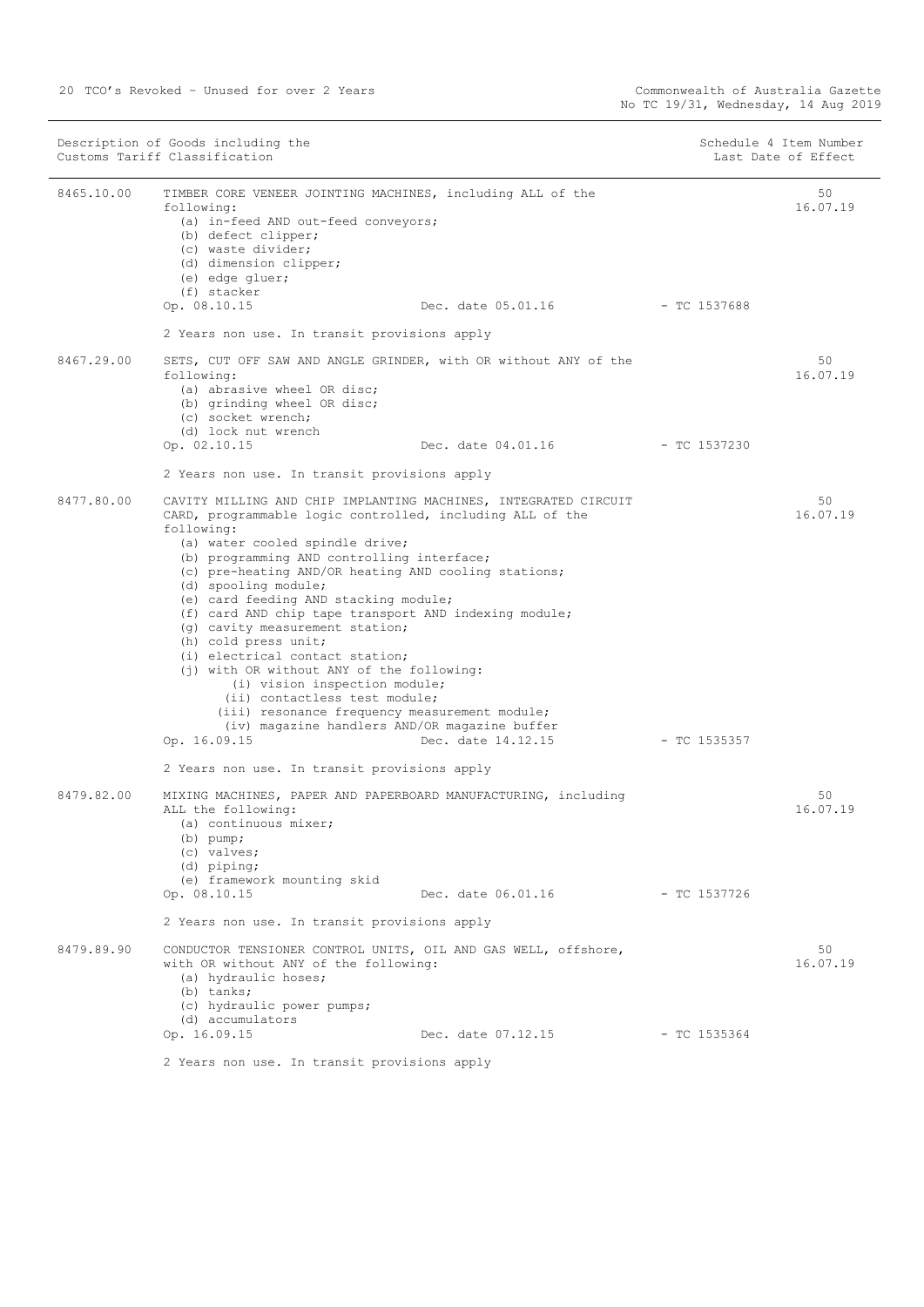| Description of Goods including the<br>Customs Tariff Classification |                                                                                                                                                                                                                                                                                                                                                                                   | Schedule 4 Item Number<br>Last Date of Effect |                |                |
|---------------------------------------------------------------------|-----------------------------------------------------------------------------------------------------------------------------------------------------------------------------------------------------------------------------------------------------------------------------------------------------------------------------------------------------------------------------------|-----------------------------------------------|----------------|----------------|
| 8479.89.90                                                          | DRILLING AND SEALING MACHINES, SMELTING FURNACE, rail mounted,<br>including ALL the following:<br>$(a)$ drills;<br>(b) mud guns;<br>(c) inner AND outer tracks;<br>(d) power track chains;<br>(e) measuring systems;<br>(f) remote control systems;<br>(q) pump stations;<br>(h) signal lights;<br>$(i)$ tanks;<br>$(i)$ filters;<br>$(k)$ pipes;<br>(1) cabinets<br>Op. 02.10.15 | Dec. date 21.12.15                            | $-$ TC 1537231 | 50<br>16.07.19 |
|                                                                     | 2 Years non use. In transit provisions apply                                                                                                                                                                                                                                                                                                                                      |                                               |                |                |
| 8502.40.00                                                          | MOTOR GENERATOR SETS, including BOTH of the following:<br>(a) AC synchronous motor with a power rating NOT less than<br>1 100 kW;<br>(b) DC generators with a power rating NOT less than 300 kW<br>Op. 06.10.15<br>2 Years non use. In transit provisions apply                                                                                                                   | Dec. date 21.12.15                            | $-$ TC 1537541 | 50<br>16.07.19 |
| 8511.30.00                                                          | KITS, CHAINSAW SERVICE, consisting of ALL of the following:<br>(a) carburettor with OR without throttle rod;<br>(b) flywheel;<br>(c) ignition module<br>Op. 22.09.15                                                                                                                                                                                                              | Dec. date 14.12.15                            | $-$ TC 1536113 | 50<br>16.07.19 |
|                                                                     | 2 Years non use. In transit provisions apply                                                                                                                                                                                                                                                                                                                                      |                                               |                |                |
| 9405.40.00                                                          | LED DOWNLIGHTS, CANOPY, with OR without power supplies, having<br>ALL of the following:<br>(a) surface mounted;<br>(b) IP68 rated;<br>(c) 48 V DC constant current;<br>(d) polycarbonate frame                                                                                                                                                                                    |                                               |                | 50<br>16.07.19 |
|                                                                     | Op. 07.10.15                                                                                                                                                                                                                                                                                                                                                                      | Dec. date 06.01.16                            | $-$ TC 1537638 |                |
|                                                                     | 2 Years non use. In transit provisions apply                                                                                                                                                                                                                                                                                                                                      |                                               |                |                |